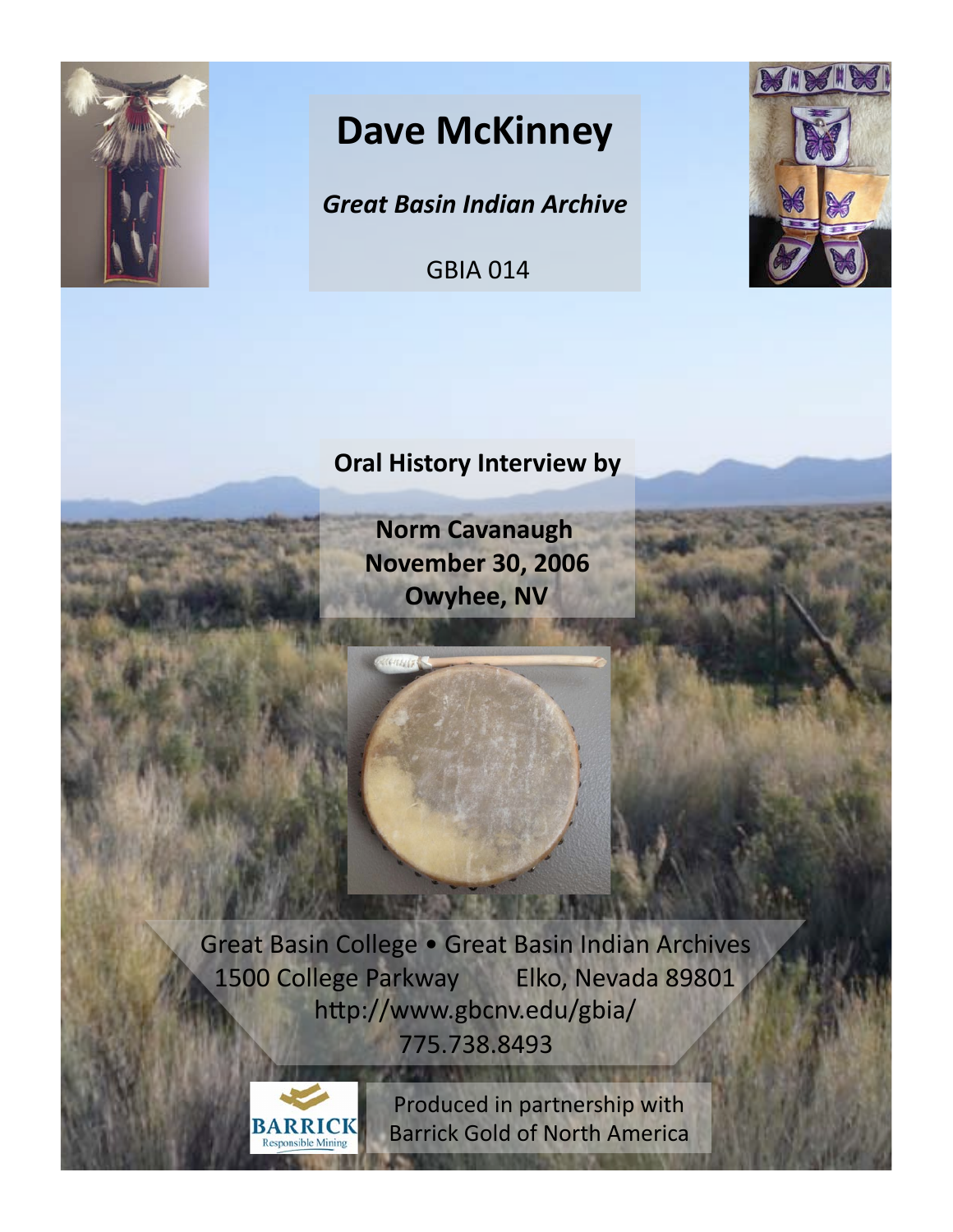GBIA 014 Interviewee: Dave McKinney Interviewer: Norm Cavanaugh Date: November 30, 2006

- C: And today our guest is Dave McKinney. He presently resides in Duck Valley, which is called Owyhee, Nevada. And Dave is going to be sharing with us his childhood, and what he recollects of the years he has been living and residing in Nevada and northeastern Nevada. Dave is a member of the Western Shoshone, and he will share that with you, and other stories that he feels are important to preserve and to share with the students. And the stories that he shares here will be recorded and shared with his grandchildren and family members in the future. So, good morning, Dave! To our recording this morning, and you may go ahead and begin. [**1:42**] *E naniha nanike'here ne taikwatse*. [Your name, tell about yourself.]
- M: I'm Dave McKinney.
- C: Where were you born, Dave?
- M: At Gold Creek.
- C: And what year was that?
- M: 1907.
- C: Who was your mother and father?
- M: My father was Bill McKinney, and my mother was Sadie. Sadie, **I guess in Owyhee, you know, don't quite remember that**. [2:15]
- C: What tribe were they from?
- M: The Shoshones.
- C: They're both Shoshones?
- M: Yeah.
- C: Was there a colony or a reservation there in Gold Creek, or…?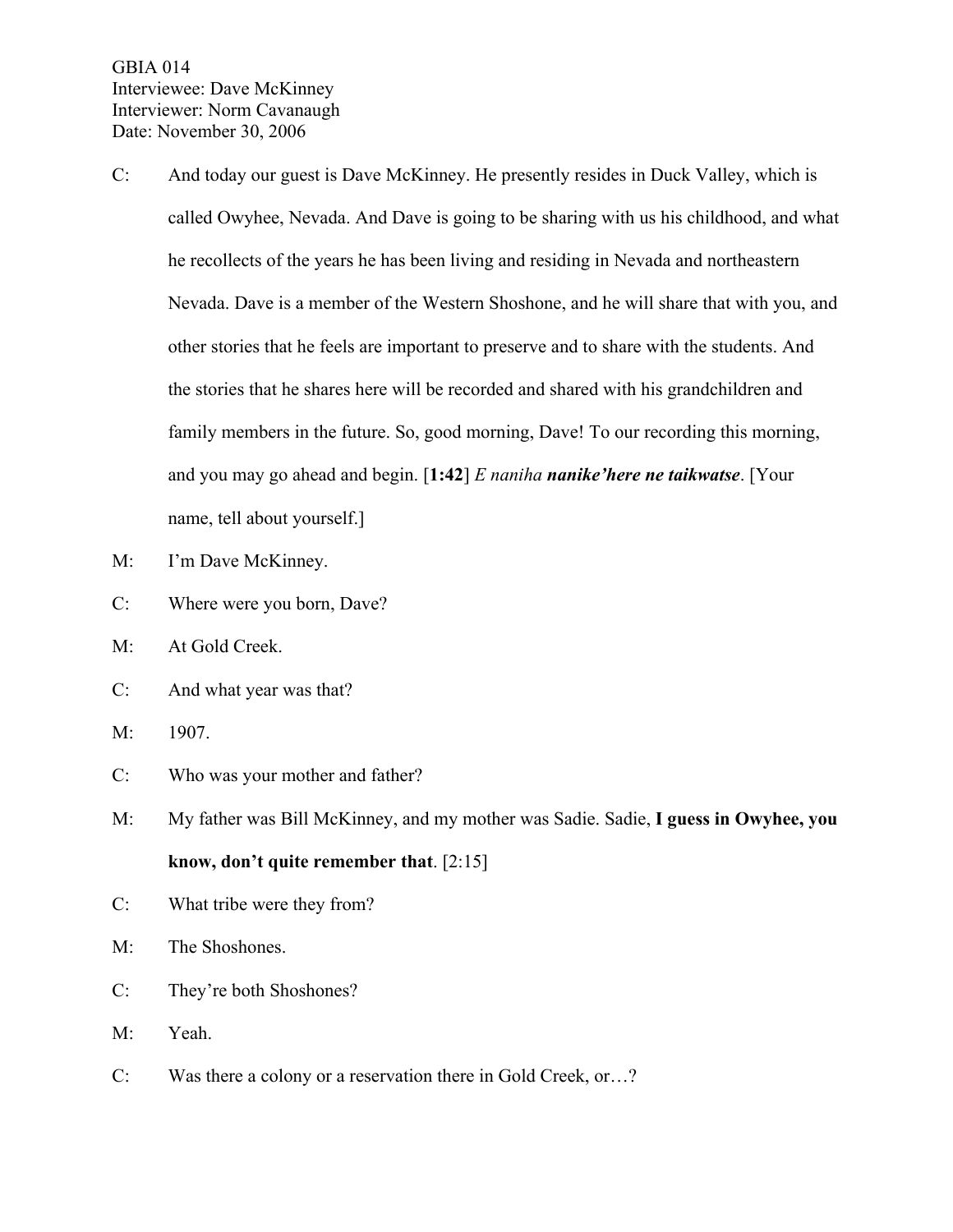- M: No, they were just working over there.
- C: Oh.
- M: You know, mining, I guess. Jobs. Lots of mining over there.
- C: What kind of mineral did they mine?
- M: Gold.
- C: Gold? In Gold Creek, huh?
- M: Yeah.
- C: Was it, the mine, by the stream, or were they digging, or what were they doing?
- M: It, what do you call that?

C: Panning?

- M: Yeah. With the Chinese. **Were** Chinamen over there.
- C: They were the miners, huh?
- M: Yeah.
- C: Was it a big operation?
- M: Yeah, I think so. [ Phone rings; inaudible at 3:20 ] Some of them went back, some of them died over there.
- C: Was there many Indians there that mined?
- M: Yeah. I didn't quite remember that well, I was about four years old, I guess. Anyway. We moved out, out of there. To Mountain City.
- C: Oh. How big of a place was Mountain City then?
- M: Well it was, kind of… Little, little more than it is now, I think.
- C: Was there any stores there in Mountain City at that time?
- M: Yeah. One **of them stores**. I can remember that one. *Two* of them, I guess.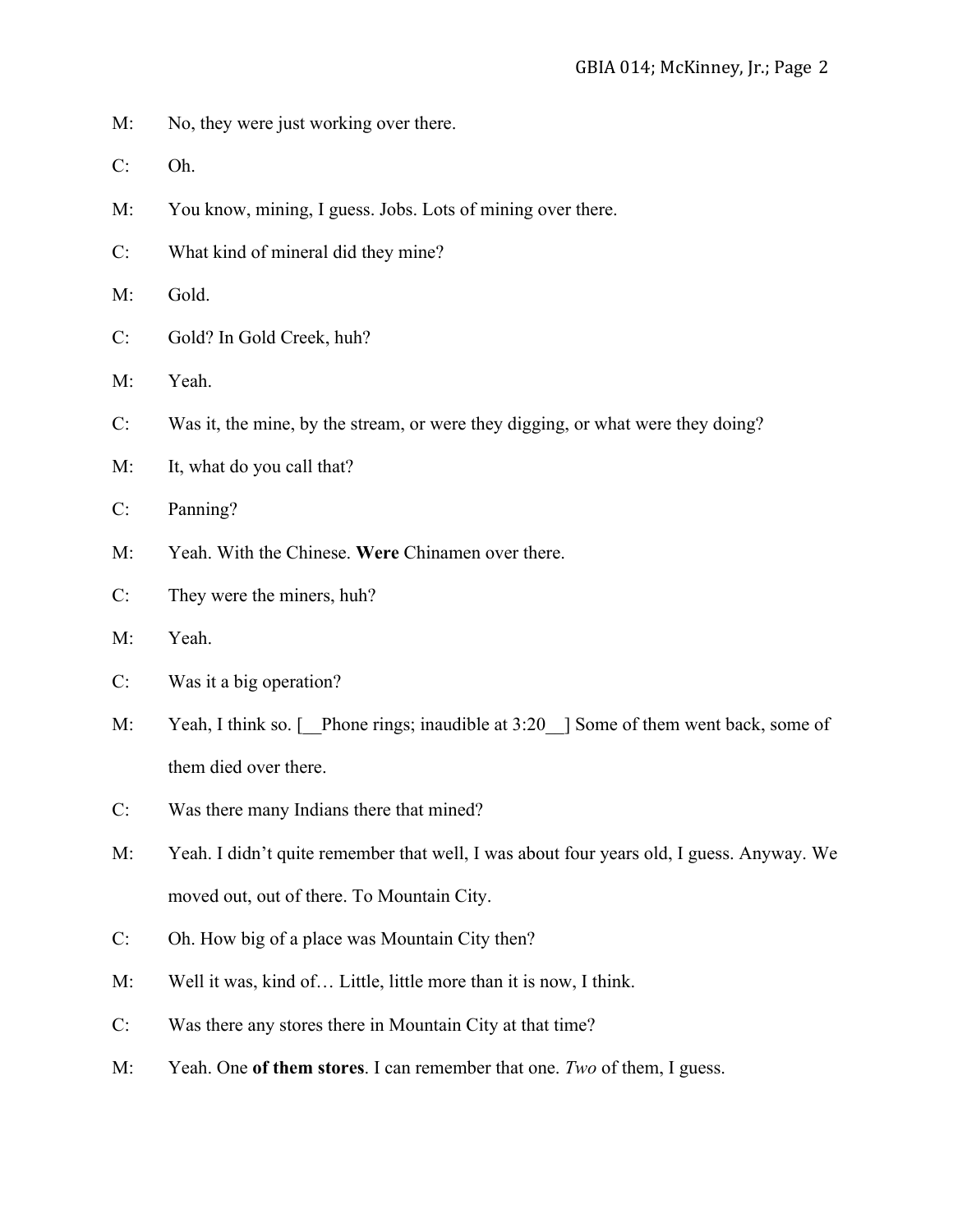- C: Uh-huh. About what year was that?
- M: Well, that's when I was about six years old, or four years, I don't know.
- C: And so, was there a school there in Mountain City?
- M: Yeah. One. One year. Didn't learn nothing. [Laughter]
- C: Oh. What was the name of the school?
- M: It was up that gulch. Well, what they call way up that mountain at Mountain City, east.
- C: How many students were there?
- M: I don't know. There was me, and my sister, and **Frank Keefe**, someone else. About… maybe about eight of them or so.
- C: What was the school like? Was it a big, just a big room?
- M: Yeah. Not a very big room, I guess.
- C: But it was one room?
- M: Yeah.
- C: So it was like a one-room schoolhouse?
- M: Yeah.
- C: Oh. And do you remember who the teacher was?
- M: I think it whats her name. **Majorie Sherman.** That his sister, what's name? **Jalbert's** wife. One of them.
- C: Oh. What did she teach?
- M: [Laughter] Oh I don't—couldn't quite remember that!
- C: So how long were you there?
- M: One year. Went to school one year, then we moved to, down to Devil's Gates Ranch. We stayed there about three years.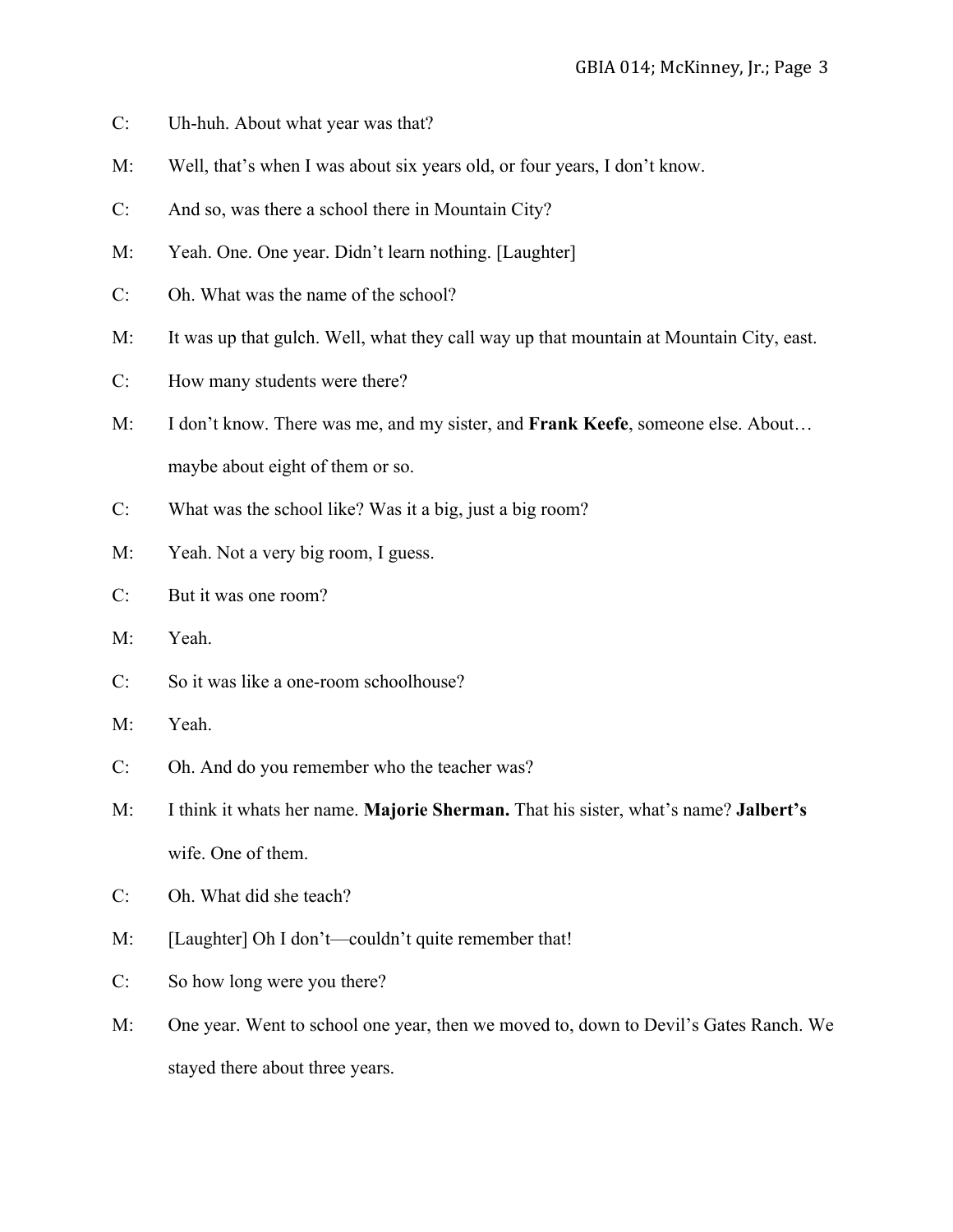- C: Where's Devil's Gate?
- M: It's on the Humboldt River. This side of Fort Halleck. There's a ranch over there.
- C: Was it a big ranch?
- M: No. Well, it's cattle ranch, you know. Yeah.
- C: Who owned the ranch, then, at that time?
- M: That time, I guess… I think the **Clayton** brothers. We stayed over there three years. Same ranch there. Rancho Grande, that's where we moved. We stayed in a white man's house first year. We stayed over there about ten years.
- C: So was that you and your family? How many brothers and sisters did you have?
- M: About four, I think.
- C: Four brothers?
- M: Yeah.
- C: Were they older than you, or younger, or…?
- M: Yeah, younger. They're younger than me.
- C: They were younger than you?
- M: Yeah.
- C: Oh. You were the oldest.
- M: Yeah.
- C: How about, did you have any sisters?
- M: Yeah, one of them. The oldest one. Her name's Bessie.
- C: So what'd they do?
- M: They don't do anything, just… Just stayed over there. It was wartime, I think. What's the—World War I?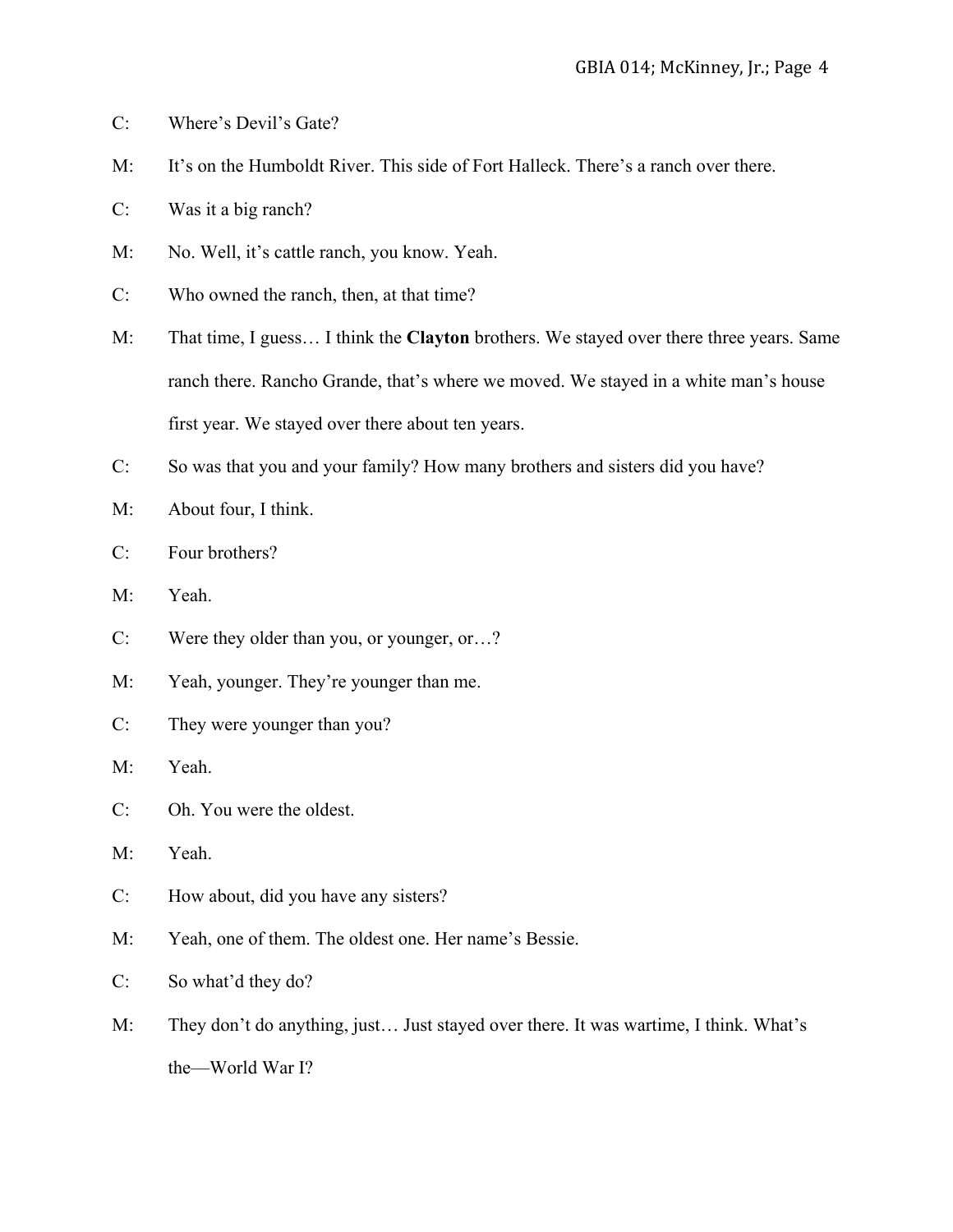- C: Oh, World War I.
- M: My mother and my grandmother working in the fields. There's no man in that ranch.
- C: So all the men were at war.
- M: Yeah, uh-huh.
- C: How about your dad? Did he go to war?
- M: Yeah, he did go to war. No man over there. That's because all of them went to war.
- C: So how long were you guys there? Was this that Rancho Grande?
- M: Yeah. Ten years, we were over there.
- C: Ten years. Then did the war end after that?
- M: Yeah.
- C: And did the men return?
- M: Yeah.
- C: And then what'd you guys do from there? What'd you do from there?
- M: When I grew up?
- C: Yeah, after you grew up and left Rancho Grande.
- M: I was quit school, and start trapping. Coyote. Coyote furs, worth about thirty dollars.
- C: Was there a school there in Rancho Grande?
- M: That's the one place I ever went to school.
- C: What was that like? Was that a one-room schoolhouse, too?
- M: Yeah. One building.
- C: Who all went to school there?
- M: I guess **Frank Keefe**, and **Joe Yates**, and Ed Hammond… I guess that's… and we, we schooled there.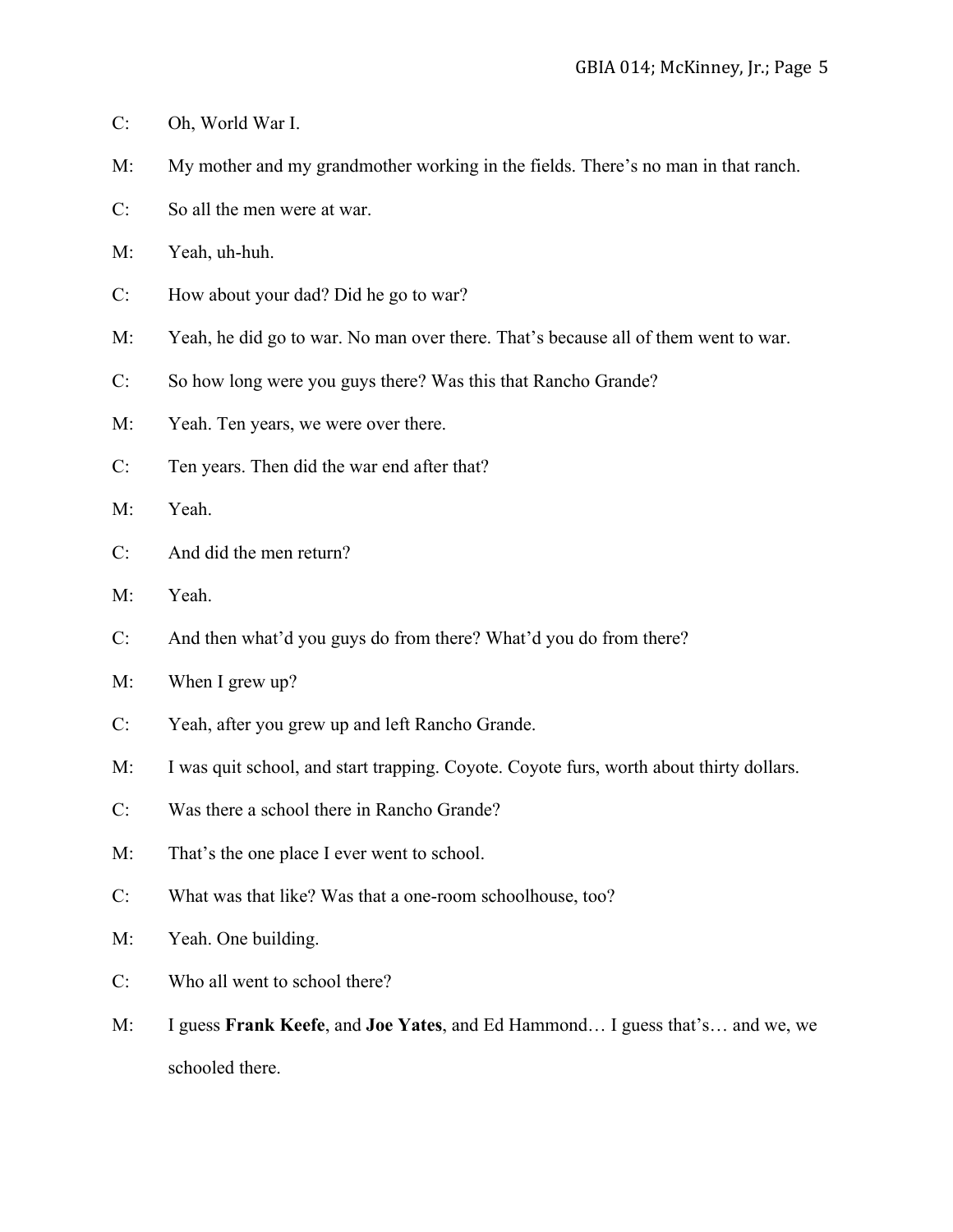- C: How many grades did they have?
- M: Up to eight, it went to.
- C: Up to eighth grade? Oh. Who was the teacher there at Rancho Grande?
- M: First one's name was **Jerrilene… Jerrilene Clayton**, I guess.
- C: That was the first one? And then there was another teacher after that?
- M: After that, yeah.
- C: Do you remember who that was?
- M: That was one of them. Uh, let's think… **Laura Hammond** was another one. That's the last one I went through.
- C: So after that, you started trapping, and begin to work and do your…
- M: Yeah.
- C: Were you still with your family, or—
- M: Yeah. Had me start working when I was fifteen years old. Hay field. Rake. After that, I would work in the summertime, you know. There's no jobs for kids, you know, at that time.
- C: So where did you work at that time? Rancho Grande, or…?
- M: Yeah.
- C: How long did you work there?
- M: Oh, I don't know, let's… Worked there about three or four years, I guess. Then work at another ranch over there. **Hibben's** [11:31] Ranch. I work over there, and **Chester Lang's**. Work over there, too. Stacking hay.
- C: Did they stack the hay loose then?
- M: Yeah. You have to cut them. With a team. Mule team. Mule always run.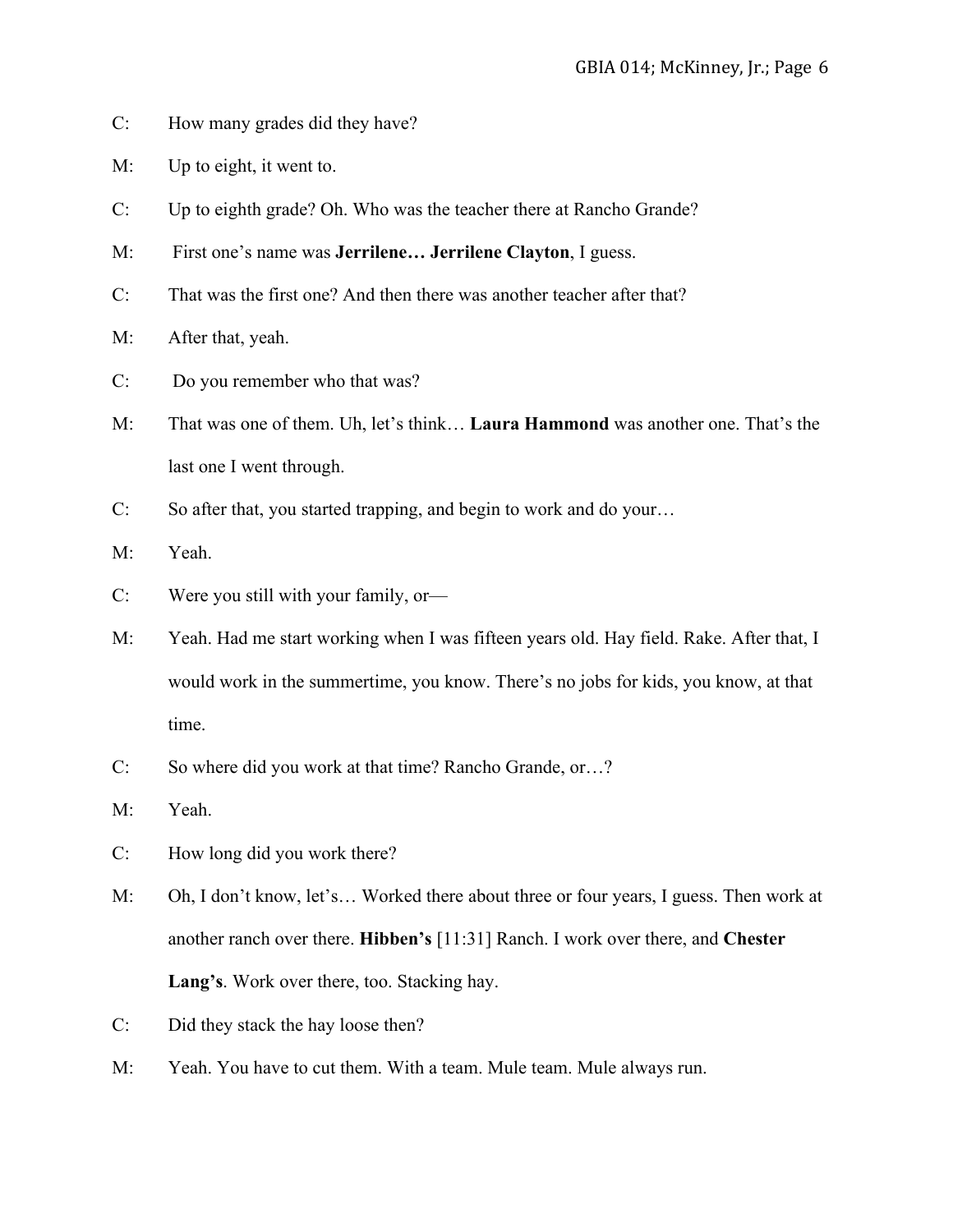- C: So did you run, did you work with horses? Was it horse rake? Was it horses that were used?
- M: Yeah.
- C: There was no tractors then, huh?
- M: No.
- C: It was all horse?
- M: Yeah, mule. And horses too.
- C: How were the mules to work with? Were they ornery?
- M: [Laughter] Heyyah, they were mean! About noontime, they want to come home. Every time I turn around, one come home… You can't let them go ahead; run away. [Laughter] They were smart! I stack hay over there, too. With the **Jenkins** stack, it went over there like [pantomimes motion].
- C: What was the **Jenkins** like, how did that work?
- M: They got a buck rake **put on top of it. She** goes like that, pull them over, then pull them up like this, and dump it. Pretty hard to stack with.
- C: Huh. How many stackers were there?
- M: About two. Two man up from that.
- C: Two stackers?
- M: **How it works**, two. One team just keep running around, fast. Didn't give you a time, sometimes.
- C: How high was the hay stacked?
- M: Oh, about, put out about sixty ton or seventy ton.
- C: Uh-huh, but how high did you stack the hay?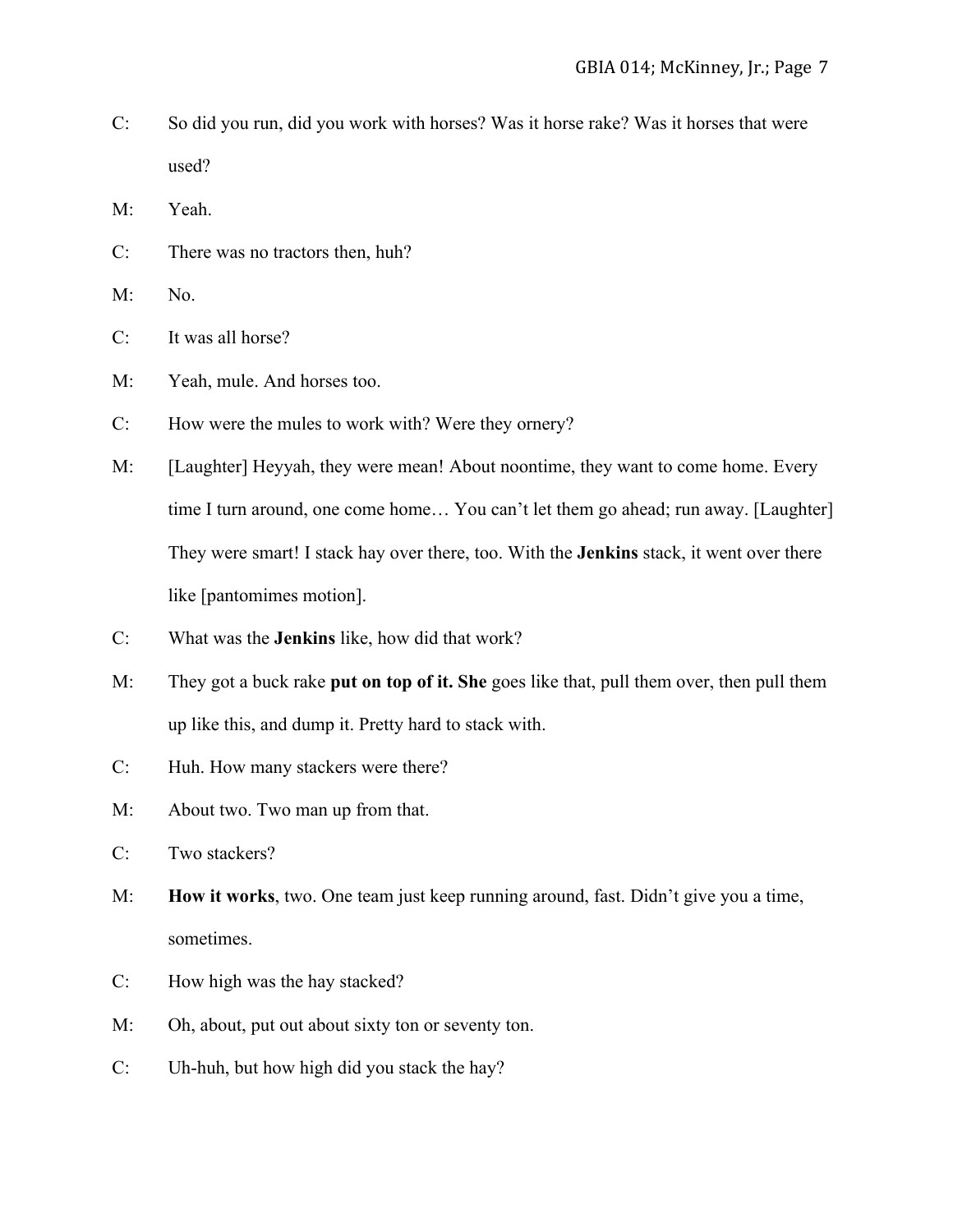- M: Oh… I don't know, about, what, fourteen feet. Eighteen feet, sometimes.
- C: Did anybody ever fall off?
- M: Some of them get hurt. Yeah.
- C: So, do you remember… So what did, then what'd you do after that? How long did you work there after, uh…?
- M: I think that we… Before we went there, though, we were—there was a bunch of sheep that died over there between Deeth and that ranch. They died over there, and then whole bunch of Indians from Deeth pulled the skins, put them in a sack, sell them. They got lots of money, doing that.
- C: So was there a lot of sheep, over—
- M: Yeah. I don't know why, but they had all died. We went clear back to, way up on, close to Charleston, from Deeth. That way.
- C: So was that all open range? There was no fences, and…
- M: No, no fence.
- C: How many sheep did they run in that country?
- M: I don't know. There was a *lot* of them. We look for them in a sagebrush, or the **musk** or whatever you call it.
- C: Did you ever shear sheep? Were you a sheepshearer at any time?
- M: What do you mean?
- C: Cut the sheeps' hair?
- M: Sheepshear?
- C: Sheepshear, yeah.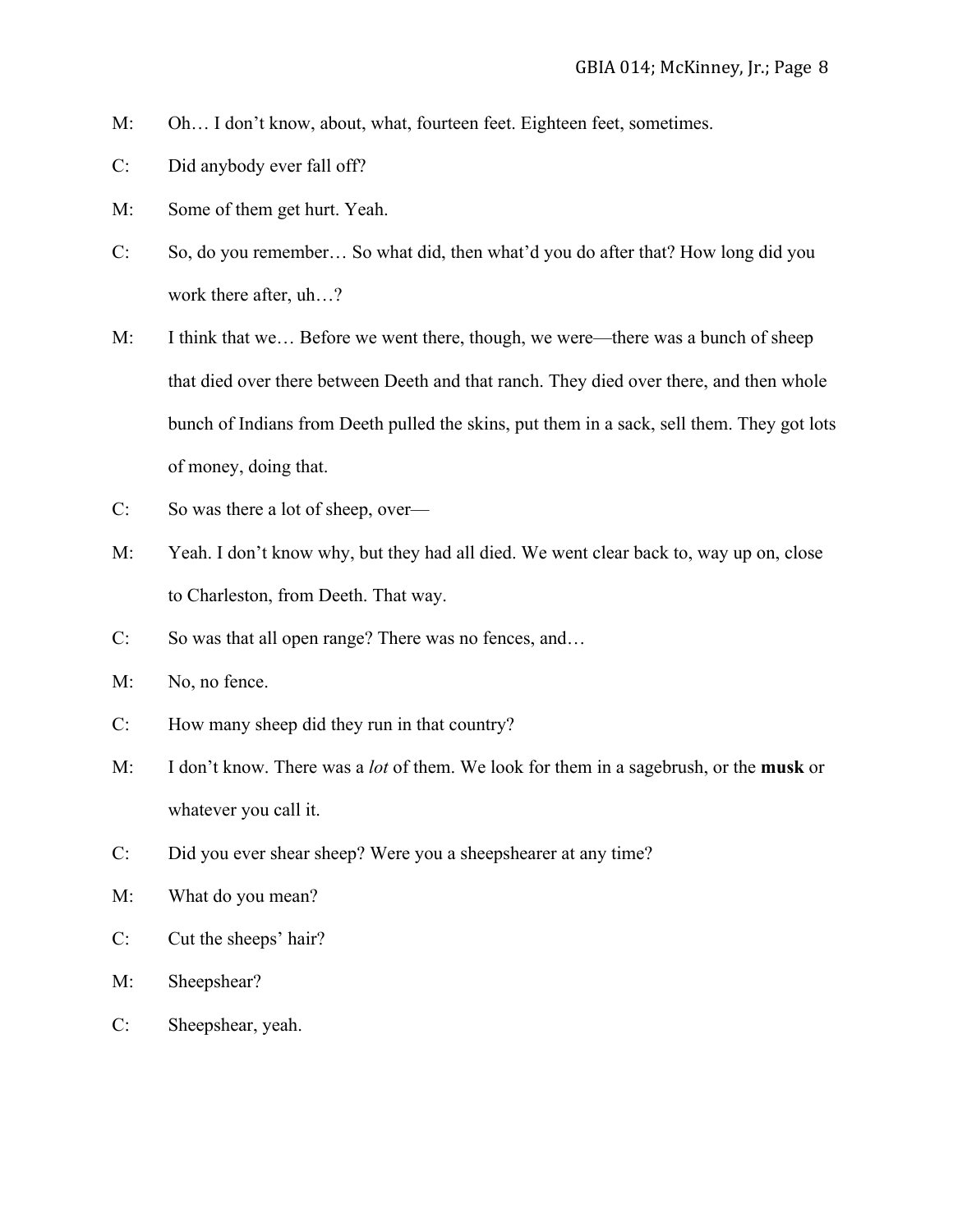- M: Yeah, one year I sheepshear for what, **Fernando Bruishi**, in North Fork. I sheared about forty-five or fifty. That's first time I shear sheep. Never tried it after that.
- C: So what was the pay, back then? Did you get paid on a daily basis, or by the hour, or how did you get paid?
- M: By the head.
- C: Oh, by the head.
- M: Twenty cents, or fifty cents, a head.
- C: For shearing the sheep.
- M: Yeah.
- C: How about with ranch work? How much did you get paid per day for ranch work?
- M: When you worked on the ranch, you get \$45. That's the wintertime when you're feeding. But in the summertime, you're haying. You get about two and a half, day.
- C: Two dollars and fifty cents a day?
- M: Yeah. Stacker get three dollars. Fifty cents more.
- C: So you worked on the ranches almost all your earlier years when you was a young man?
- M: Yeah. Then we come here to the reservation. 1927 or [19] 28.
- C: You came to the Duck Valley reservation? So it was already a reservation then.
- M: Nice reservation then.
- C: How many Indian people were here then?
- M: **I'd own** that's quite a few.
- C: Was there any work here at that time?
- M: Not that I know of. Only in 1932, or '31, lot of time I worked **wranglers**. Then CC [Conservation Corps], they'd pay dollar and half a day.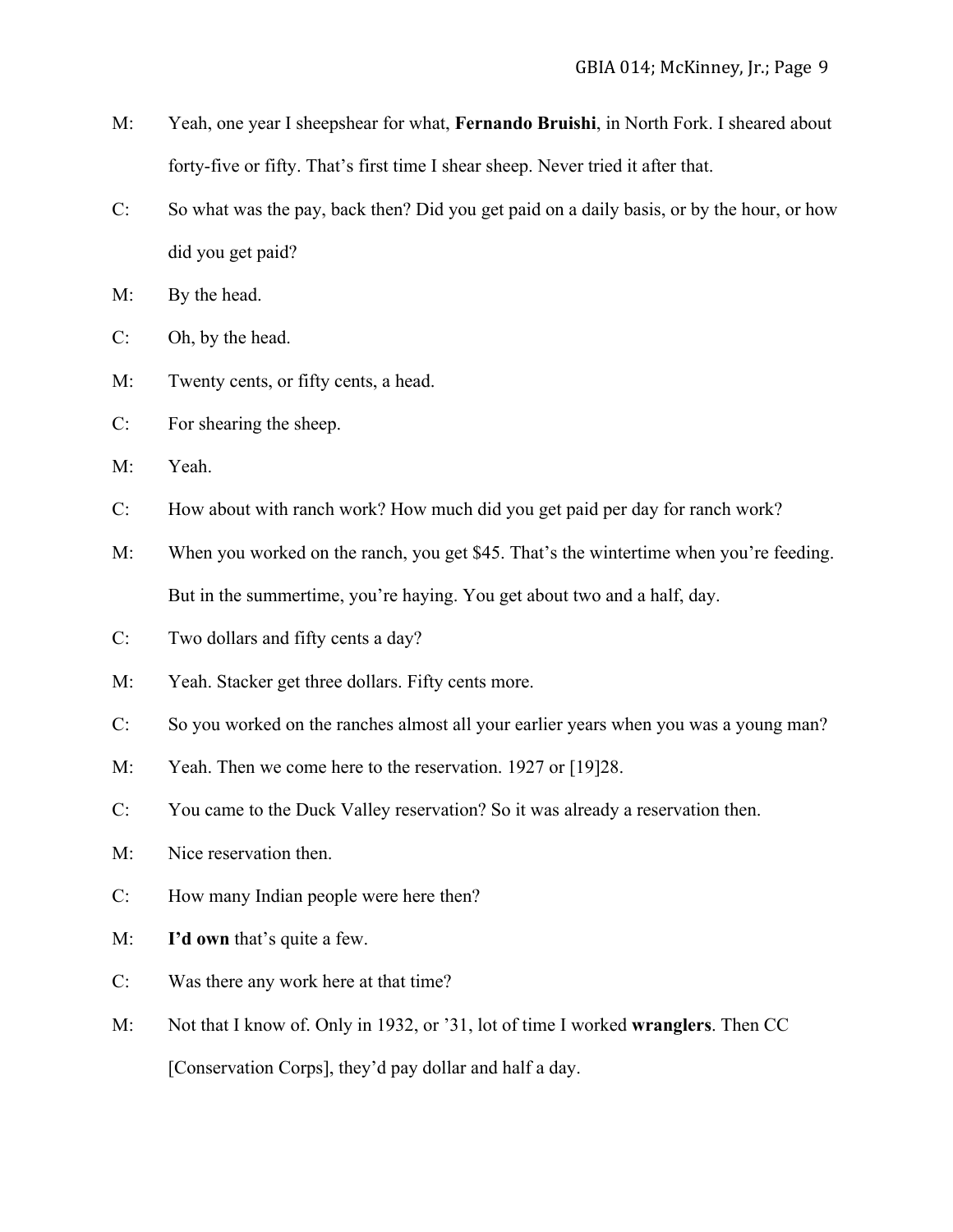- C: Dollar and a half a day?
- M: Forty-five a month.
- C: What kind of work did you do?
- M: [Laughter] We were building this road here. With pick and shovel, whole bunch of 'em. We get all this road cleared to Mountain City.
- C: Oh, you mean the highway that's between Mountain City and here today.
- M: When they get machinery, then they [audio cuts out at 18:36]
- C: Uh-huh. So when you guys first built the road, what did you use besides pick and shovel? Was it horse-drawn equipment?
- M: No, they had a Cat. Little Cat. Pull that grader. But I didn't run that grader. But some of them, had some white guys running it.
- C: This was part of that, the Conservation Corps?
- M: Yeah.
- C: How much did they pay then? Did you say they paid \$45 a month?
- M: Yeah.
- C: How long was that available, the Conservation Corps?
- M: I don't know! Can't quite remember that. Then they start clearing roads. I help, all this road here, on pick and shovel work.
- C: There was a lot of people working on that, huh?
- M: Yeah. That's only job they got. Yeah, they was tough.
- C: How long did it take to build these roads?
- M: Part of them CC, they build it then after that. And road departments start **milling** with machines.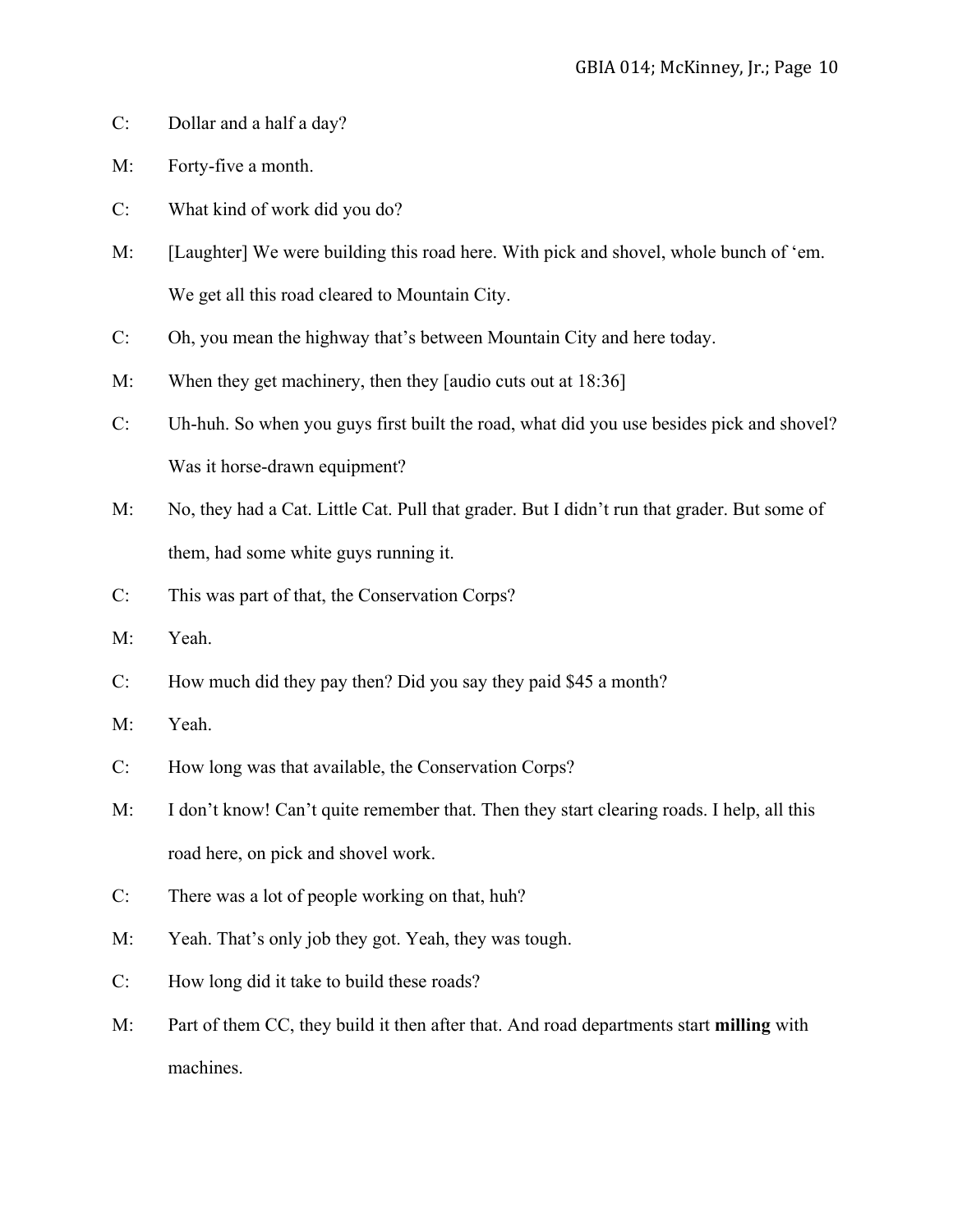- C: But it was all dirt road?
- M: Yeah.
- C: So, about how old were you then?
- M: Well, not… Maybe about 25.
- C: Were you still single, or...
- M: Yeah.
- C: You were still single at that time.
- M: Yeah.
- C: So what was life like here on the reservation? Did people have houses they live in, or they build their houses, what did they live in?
- M: You got to build your own house. Anything they could find.
- C: And that's how they built it?
- M: Yeah.
- C: Where did they get their water?
- M: They drink out of this river.
- C: The river water?
- M: Yeah. Big well. Some of them was was drinking the canal water, any water.
- C: Where did the water come from? Was it just from the river, or was the dam built then?
- M: No, 19... when'd they build that dam? I didn't quite remember. I work over there, but I didn't quite remember.
- C: What was there before the dam? Was there anything there before the dam?
- M: Yeah. There's ranch up there.
- C: Ah. Where the dam is now.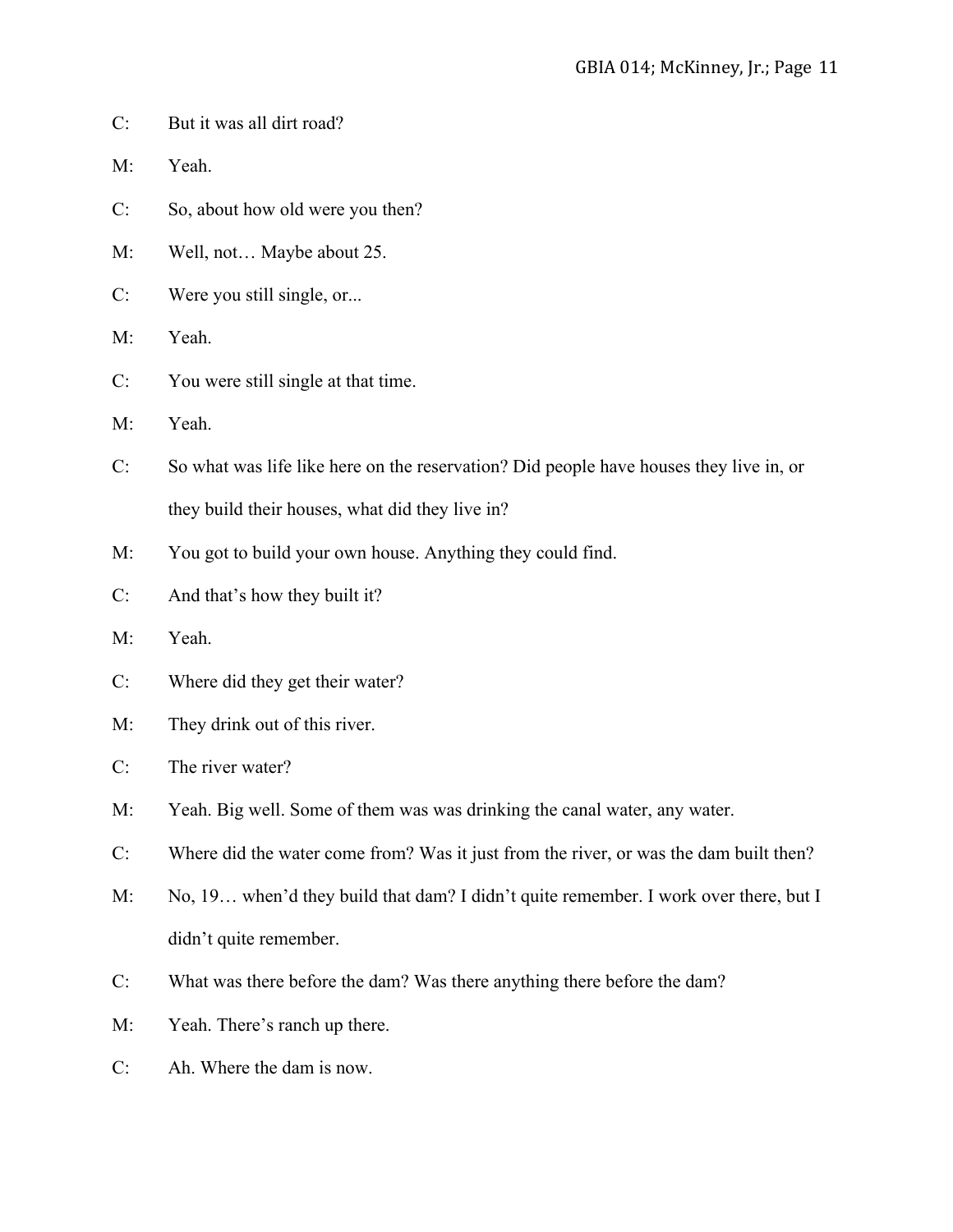- M: Yeah
- C: Oh. Who owned the ranch?
- M: Forget their name now… Geez, what's their name? **Johntree's** their last name. Then… **Cuvery** bought that ranch. That time, they build that.
- C: But that was all a ranch before they built the dam?
- M: Yeah. Yeah, I help on them, that surveying too.
- C: With the—
- M: Rod, **mounting,** chain.
- C: So you worked as a surveyor?
- M: Yeah, with a surveyor.
- C: Oh, you worked with him. So about when did you get married? Do you remember?
- M: [Laughter] You know, I don't quite remember that! No, I don't remember that.
- C: So what did you do after working with the roads and so forth? When did you get into ranching?
- M: Yeah, I been working for when this road goes, when [ \_inaudible at 23:24 \_] comes in. When road department **was active**, I work for that.
- C: Oh, is that the state highway?
- M: Yeah, that's what it is now. First time they was [ \_\_inaudible at 23:41 \_\_].
- C: Oh. How long was the Conservation Corps? How long did they exist, or how long were they here?
- M: Oh, I don't know. About maybe ten years or fifteen years?
- C: When they phased out, was there another program that replaced them, or…?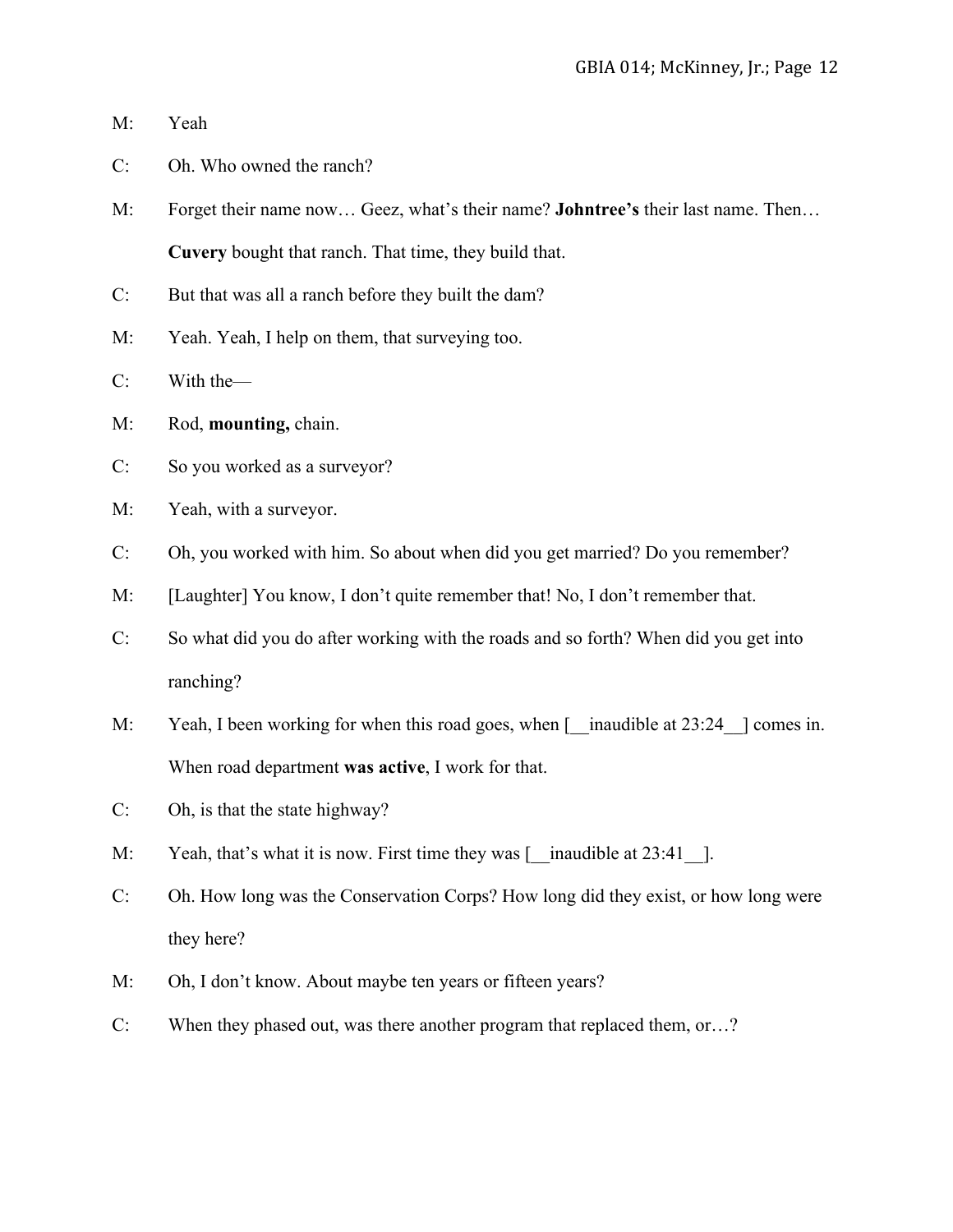- M: Yeah, when they put up that dam up there, there's lot of work here. Digging them boxes for the turnouts. Yeah it worked like, I dunno, same model **mind you**.
- C: So what was that dam—what was the intent of the dam? Was that dam to provide irrigation for the valley here, or what…?
- M: Supposedly for that, was Shoshone Dam.
- C: Were people farming then, or were they…
- M: Yeah, they start farming.
- C: What did they grow when they first started?
- M: Well, they raise hay.
- C: Raise hay?
- M: Yeah. Bundle it. That's the way I worked in them days. **Would carry them**. All throughout here. **Stop at the** [\_\_inaudible at 25:06\_\_] **ranch**.
- C: So was it all sagebrush and willows, or what was—
- M: Yeah, it was all willows. **Has to work always, running.** [ \_inaudible at 25:21 \_ ]. We was going to rake them in. Jim… What's his name? Now I forgot the name. [Laughter] Wait until they dry, burn 'em up. Then, see that's the **Newes**. Then the contractor, contractor*s*, all worked all this, all this tribal land.
- C: What kind of machinery or equipment did you run?
- M: They had the **Carryo**. **Carryo,** and bulldozers.
- C: So you learned to operate the bulldozer, huh?
- M: Yeah. I learned the **Carryo**. I helped them **spray** all this canal, **back to that high land.**
- C: So, all this land was level then? About what year was that?
- M: Somewhere around 1960, I guess.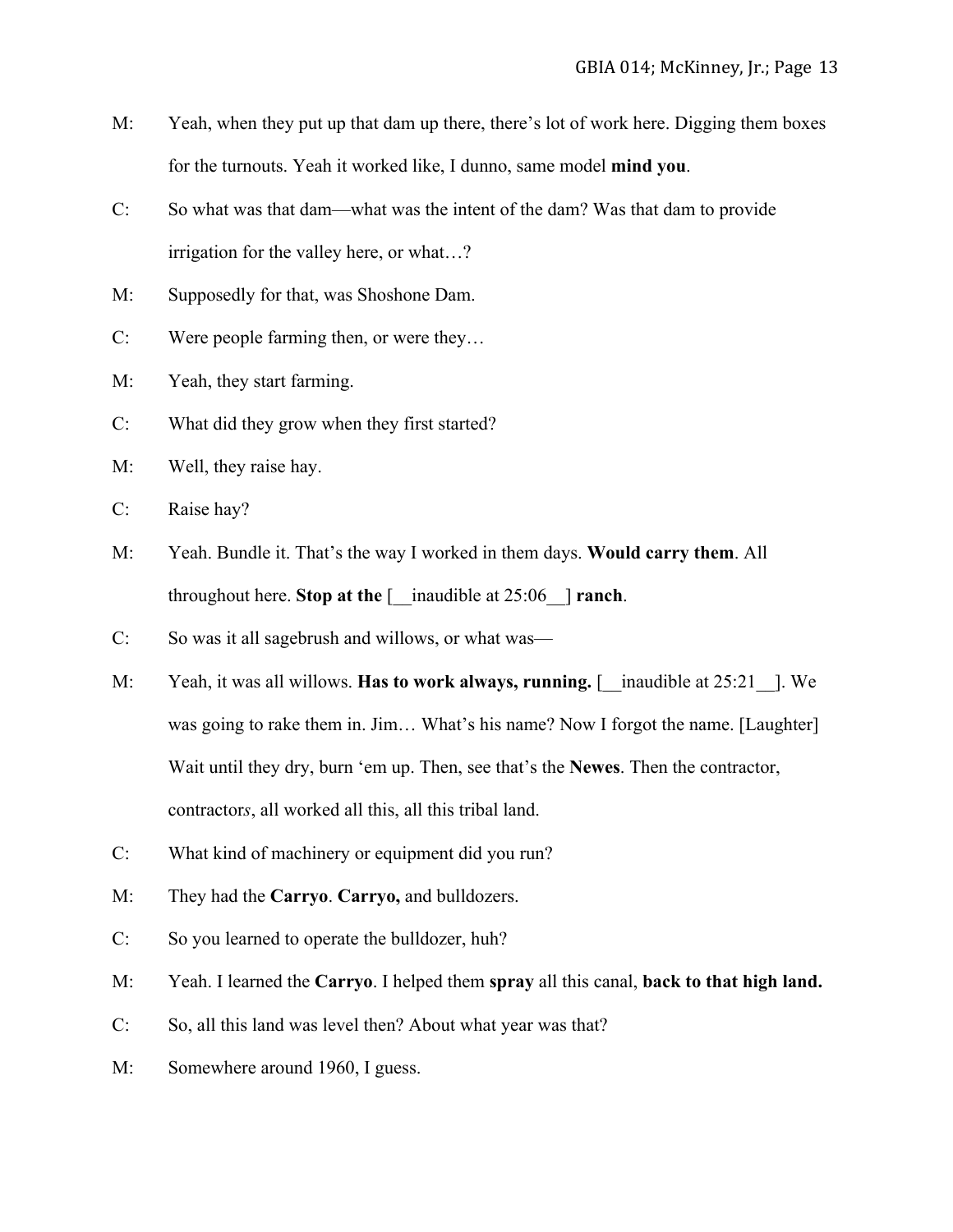- C: Did you go to the World War II, in the [19]40s?
- M: No, they didn't take me. I've got a bum arm here, a broken arm. All broke. That's why they didn't take me. I want to go that time. I tried it once. After that, they told me, "give you six months." They gave me  $\lceil \quad$  inaudible at 27:26  $\quad$  over six months. Because the war keep on going, then they'll take me. But I sure like to go over there. Can't make it.
- C: Did many of your friends go? Or people you knew?
- M: Yeah. Two of my brothers went. Yep. A lot of them boys here.
- C: Did they make it back safely?
- M: Yeah. Most of them. Only two of them here that are killed over there. Yep, they come back. In that war, the World War II. I don't know about this other war. Lot of young guys, they go in that.
- C: Where'd you meet your first wife?
- M: I don't remember!
- C: Was she a Shoshone, too? Same tribe? Or…
- M: Yeah.
- C: Was she from this area, Duck Valley? Or where was she from?
- M: From Austin, I guess.
- C: She was from Austin?
- M: Austin **somewhere**. What they call that, on the other side? On the other side. What they call that ranch? They're from over there.
- C: Where did you meet her? Did they have gatherings like Fandangos, or get-togethers for Indian people back then?
- M: Yeah. They had Fandango. Sometimes, they had a white dance, too.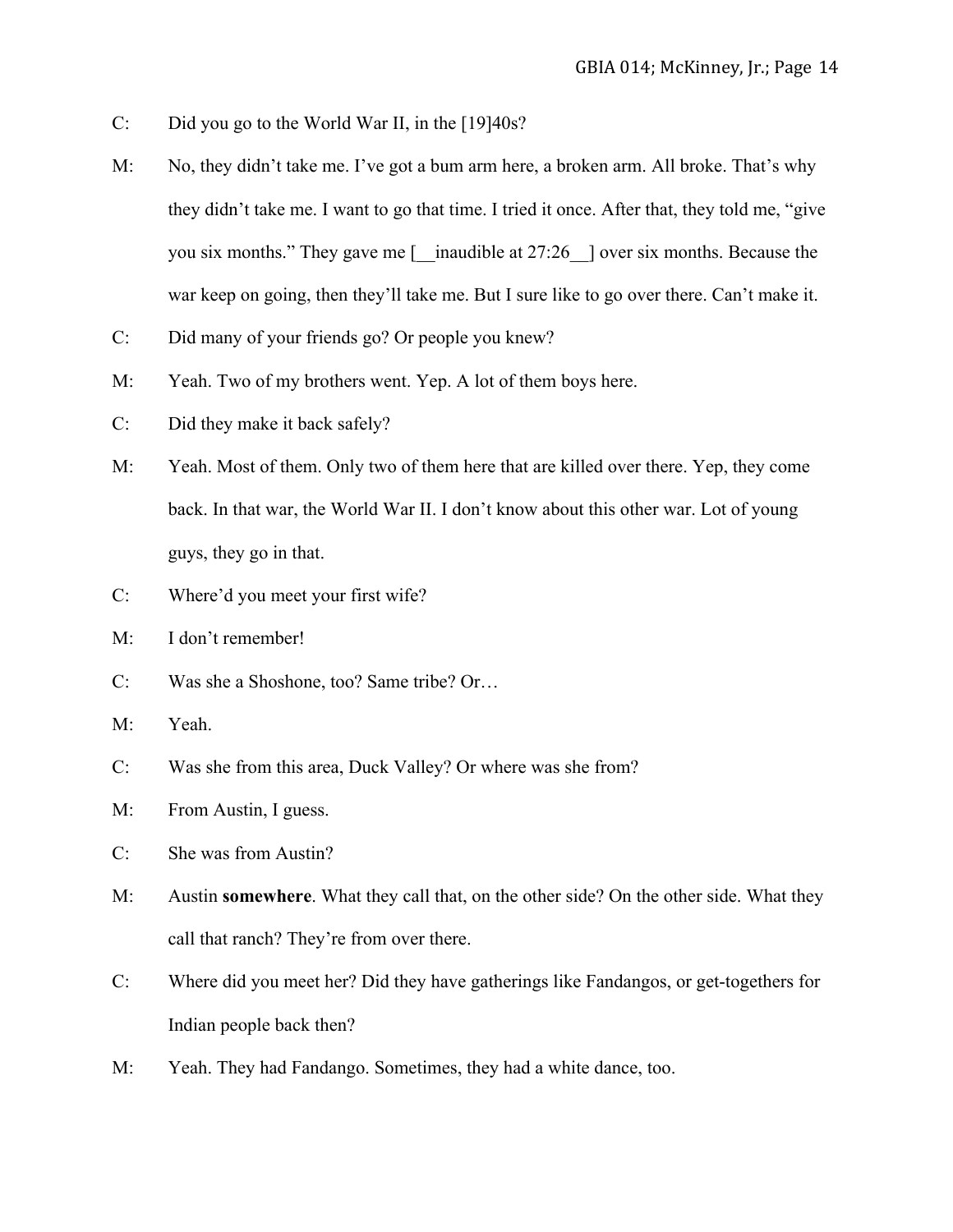- C: Where was that at? Where did you meet her?
- M: Down here, down where the celebration go on.
- C: Oh, here in Duck Valley?
- M: Yeah.
- C: So what did they do during the celebrations?
- M: They play a hand game, card game, race, foot race, rodeo...
- C: Can you share with us about the hand game? How the hand game works? Or how's that game played?
- M: You got to have a bone, what they call it, one of them white, one of them black.
- C: Were they real bones, or what did they use?
- M: They used a willows, or them deer bone, some kind of bone. Had about twelve sticks, I guess. When you take all them sticks, then you win.
- C: So they had, did you have two teams? Or how many teams played?
- M: Two.
- C: Two teams.
- M: So you got to get somebody over there.
- C: How did you pick your teams?
- M: You just **speak** it up, "Anybody want to play?" And they would **stand** up.
- C: And how many sets of bones did you have?
- M: That's two and four.
- C: So there was four bones all together?
- M: Yeah.
- C: Two sets. Were they marked? The bones?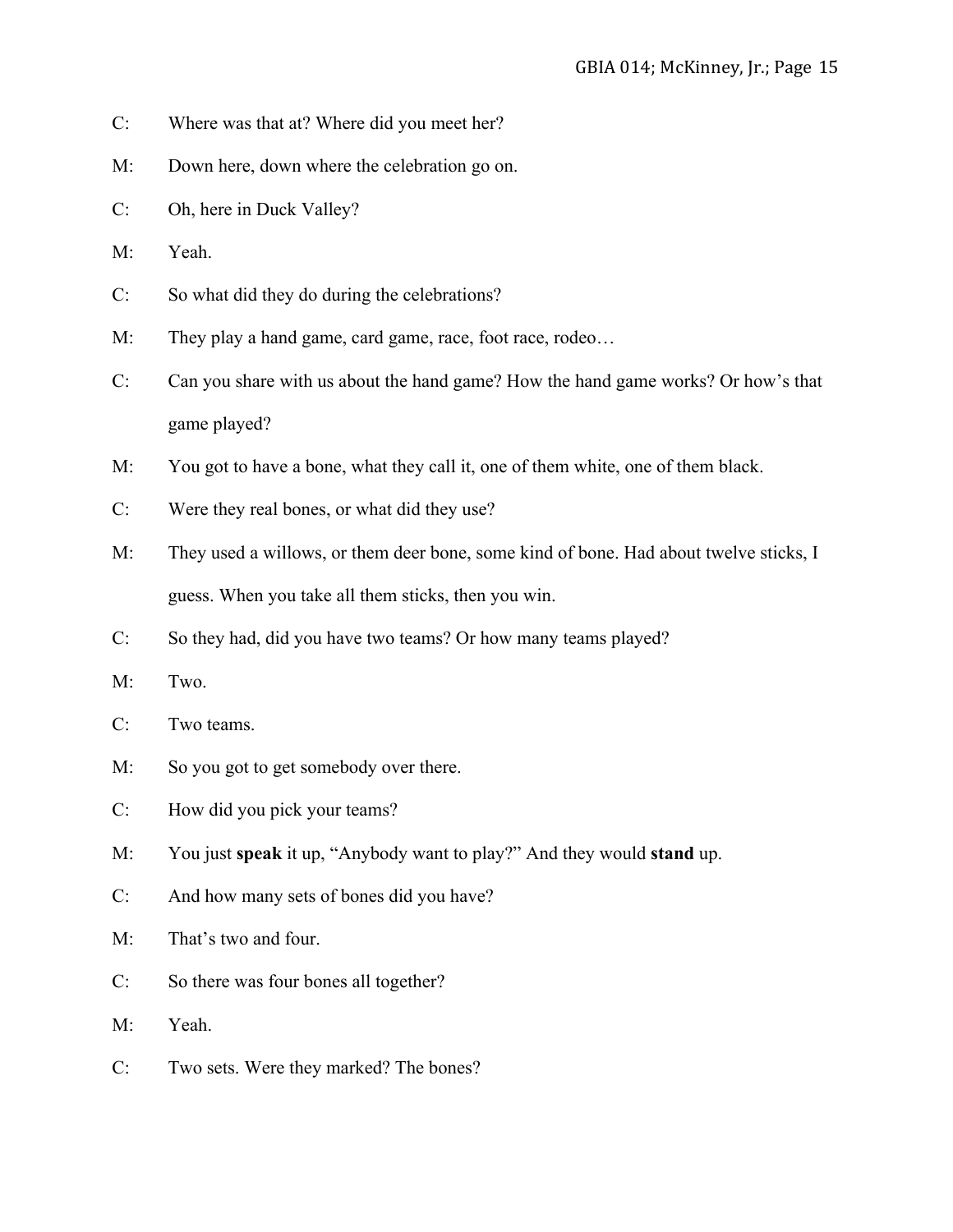- M: Yeah. One of them's white one. The other one's, with the tape, I guess. Black ones. You got to guess them with that white one.
- C: So you guess for the white one.
- M: Yeah. That's the way they play.
- C: So the person hides the bones?
- M: Yeah. You got to hide them bones.
- C: How do you pick who's going to hide it?
- M: Well you've got to get, well, anybody wanted to.
- C: So how many people do you usually have on a team?
- M: In a match, there are about six or so. I guess, they got to give me them bones, which one **he holds**. **Get the right one**, **get** sticks.
- C: How many sticks do you have, when you start out?
- M: Twelve altogether.
- C: Oh, is that twelve? So do you divide the twelve sticks between the two teams?
- M: Yeah.
- C: So does each team have six?
- M: Yeah. That's what they used first. Now they're using only ten. Change that.
- C: So it used to be twelve sticks altogether, guessing sticks. And each team had six.
- M: Yeah.
- C: So how did you determine who started with the bones? Who started with hiding them?
- M: Well, anybody. **And the money, bet money**.
- C: So what did you bet back then? Was it money, or was it other things?
- M: Yeah. Money.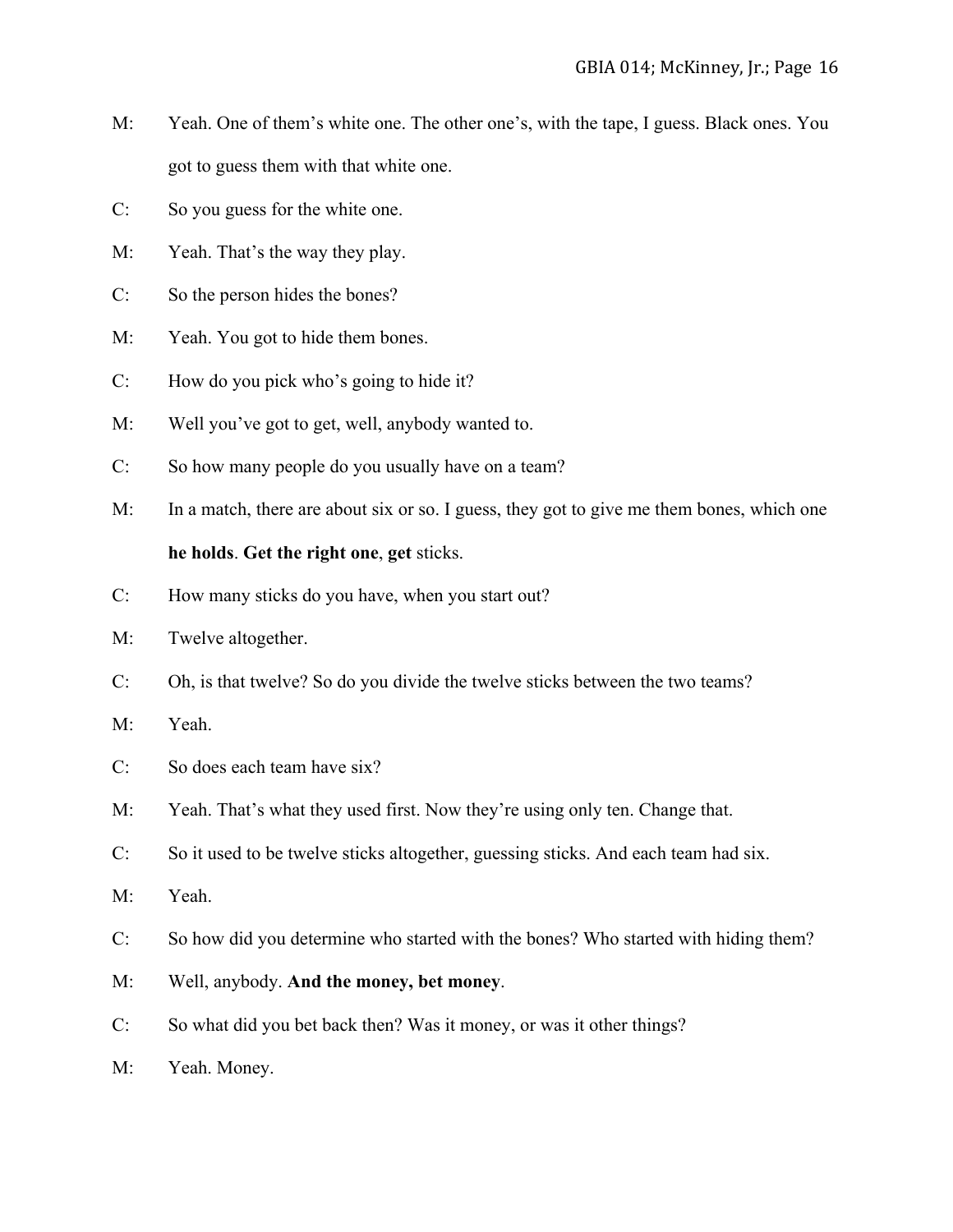- C: How much was the pot? Did you match each side, or how did that work?
- M: Yeah. The other guys, and maybe put out fifty dollars at least, **you guys call it**. And that *inni mase* [33:14].
- C: But it's always even?
- M: Yeah.
- C: Each side puts up a even amount of money?
- M: Yeah, even [\_\_inaudible at 33:22 \_ ].
- C: And then they, where did they put it?
- M: Right in that center.
- C: Right in the center, where everybody can see it?
- M: Yeah.
- C: Uh-huh. So how did you determine who was going to begin with the bones? Did you flip a coin to decide who's going to start with hiding or guessing first?
- M: There's a way that they start, I think. Whoever bet first money, some them other guys could take the bones and start.
- C: What type of songs did they sing?
- M: They had a stick, log up front, and they hit on it. Handgame song. Not the dance song.
- C: Uh-huh. So what was the reason for hitting on the stick?
- M: Make your team go, I guess. [Laughter]
- C: Do you know any of those songs?
- M: Yeah.
- C: Do you? What did they sing about? Was it about anything? Did the songs have words, or…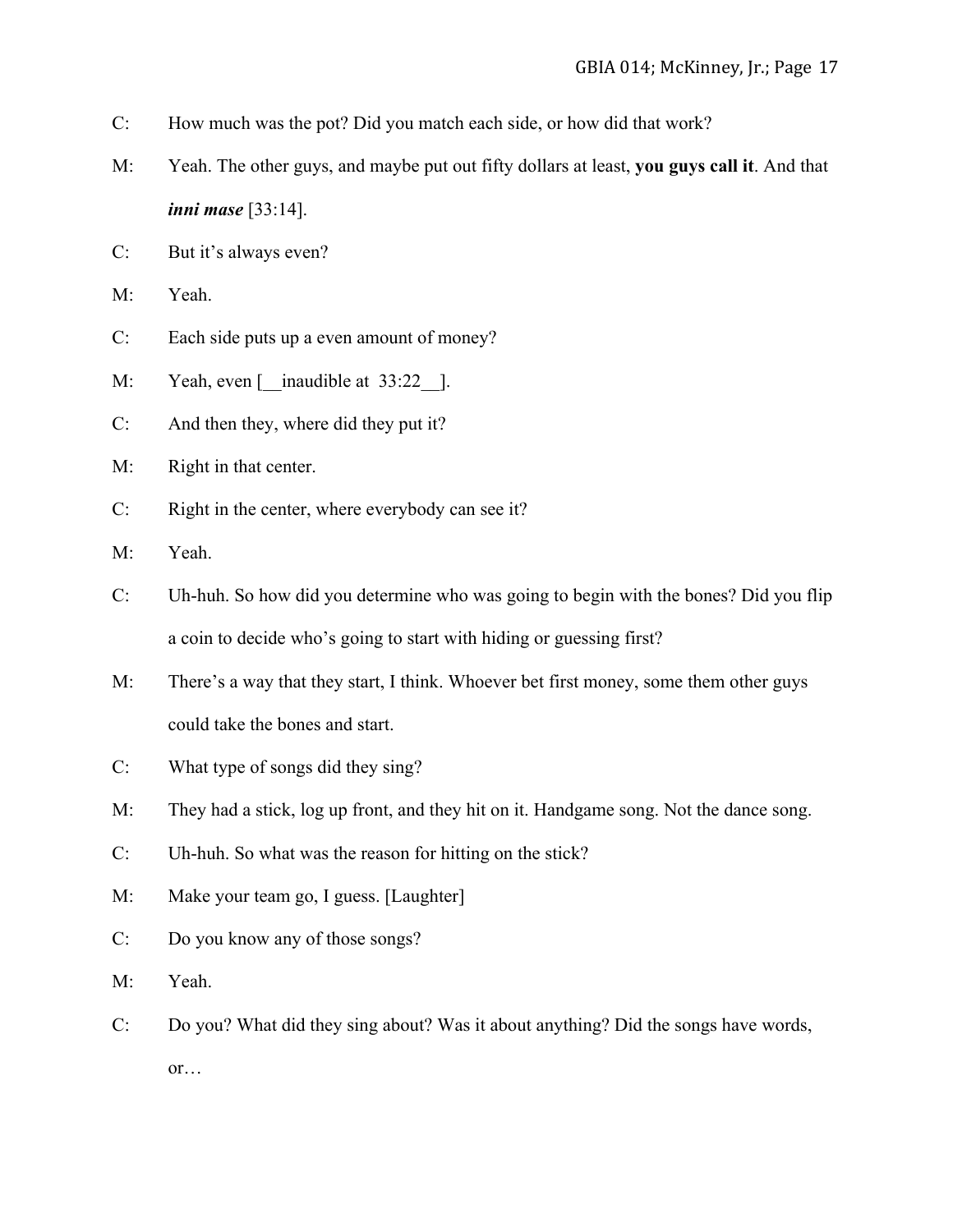- M: Yeah, some of them have got words, some of them don't.
- C: Did you have a favorite one?
- M: Yeah.
- C: That's a favorite song you sung?
- M: Yeah.
- C: Is it a favorite because it helped you win, or how did it become your favorite?
- M: Yeah. Hide it, try and fool the other guys that play with you.
- C: How long did those games usually last?
- M: Sometimes, they go all day long and night. Depends on how much money you got. Yeah.
- C: So the team that starts playing and hiding the bones, they have the other team betting—or guessing—with their sticks?
- M: Yeah.
- C: Who usually does the guessing for the other team?
- M: One of them's special man.
- C: Do they have like a team leader?
- M: Yeah. Yep.
- C: So, do they guess one stick at a time, or two sticks at a time, or how does that work?
- M: Well, depends on how many you guess right. Maybe you guess both of them. Maybe you lose. Maybe you never guess both of them. Then, throw, two sticks.
- C: So each time you guess, you have to give up a stick.
- M: Yeah.
- C: So these songs that you talk about, do you need a drum? Do you sing with a drum, or do you just beat on the stick?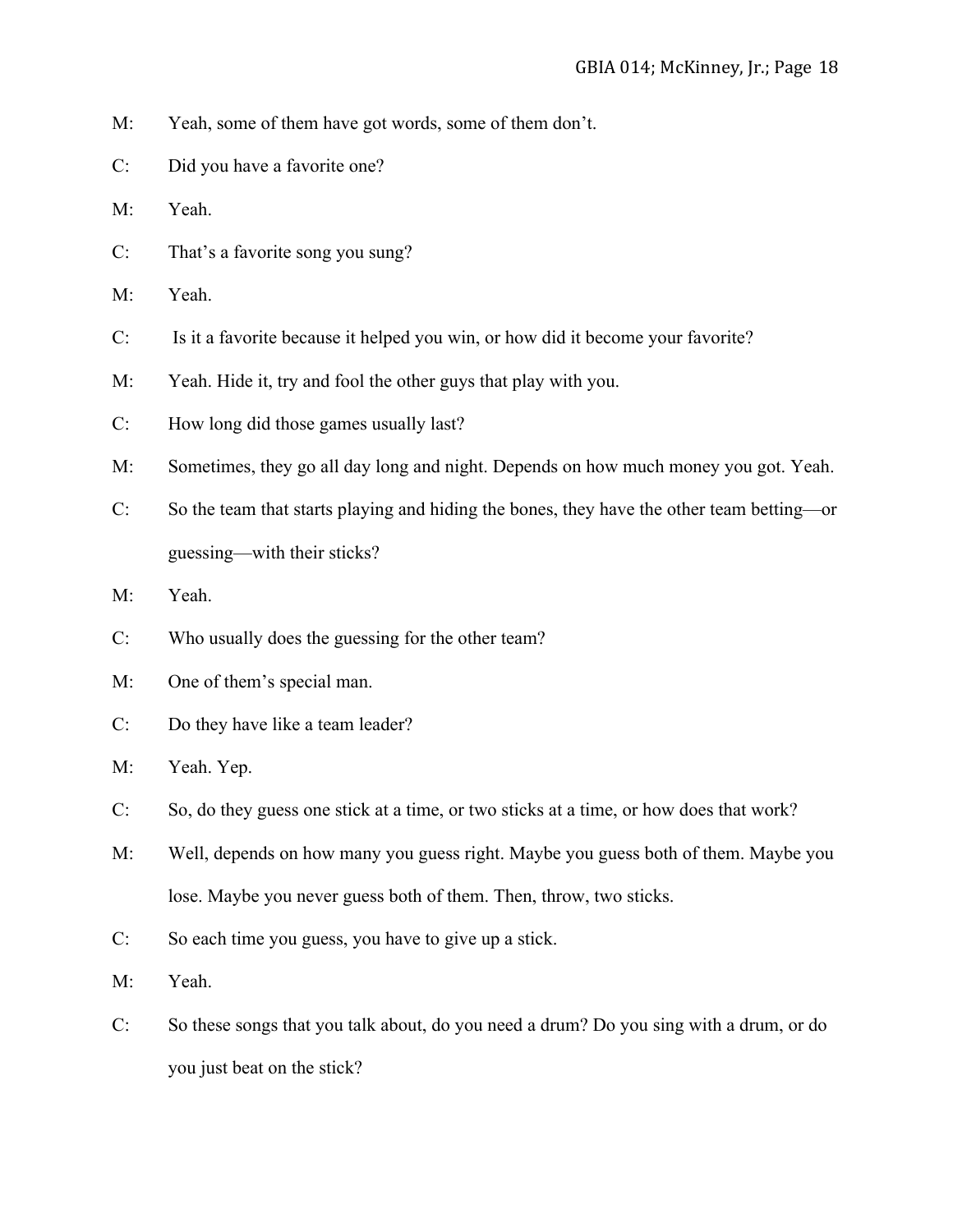- M: Nowadays, they usually got drum now. Most of them never did. Long time ago, they never did.
- C: They just sung without a drum.
- M: Yeah. Now they use that drum. Because they're playing that outside way, of that way in Washington. They use drum. That's why these people use it now.
- C: So these, so the favorite song that you have; what's it about, your song?
- M: Not anything, it's just, that's the song.
- C: Can you sing part of it for us?
- M: Now, you mean?
- C: Sure.
- M: Don't remember! [Laughter]
- C: Okay! [Laughter]
- M: [Sings; sounds like a chant. No discernible words.]
- C: Okay. So that was your favorite song when you're doing handgame.
- M: Yeah. Yeah.
- C: Did you win a lot of money in those games over the years, when you played?
- M: Sure. And then lose sometimes. It depends—I don't know. You know. It's the same like any game. Sometime you're lucky, you win.
- C: Uh-huh. But it was fun, though, huh?
- M: Yeah.
- C: Do you remember how that game came about, or where it first began?
- M: No. They already had it when I was born. Long time ago, I guess, they use that when they—that's only game they played, I guess.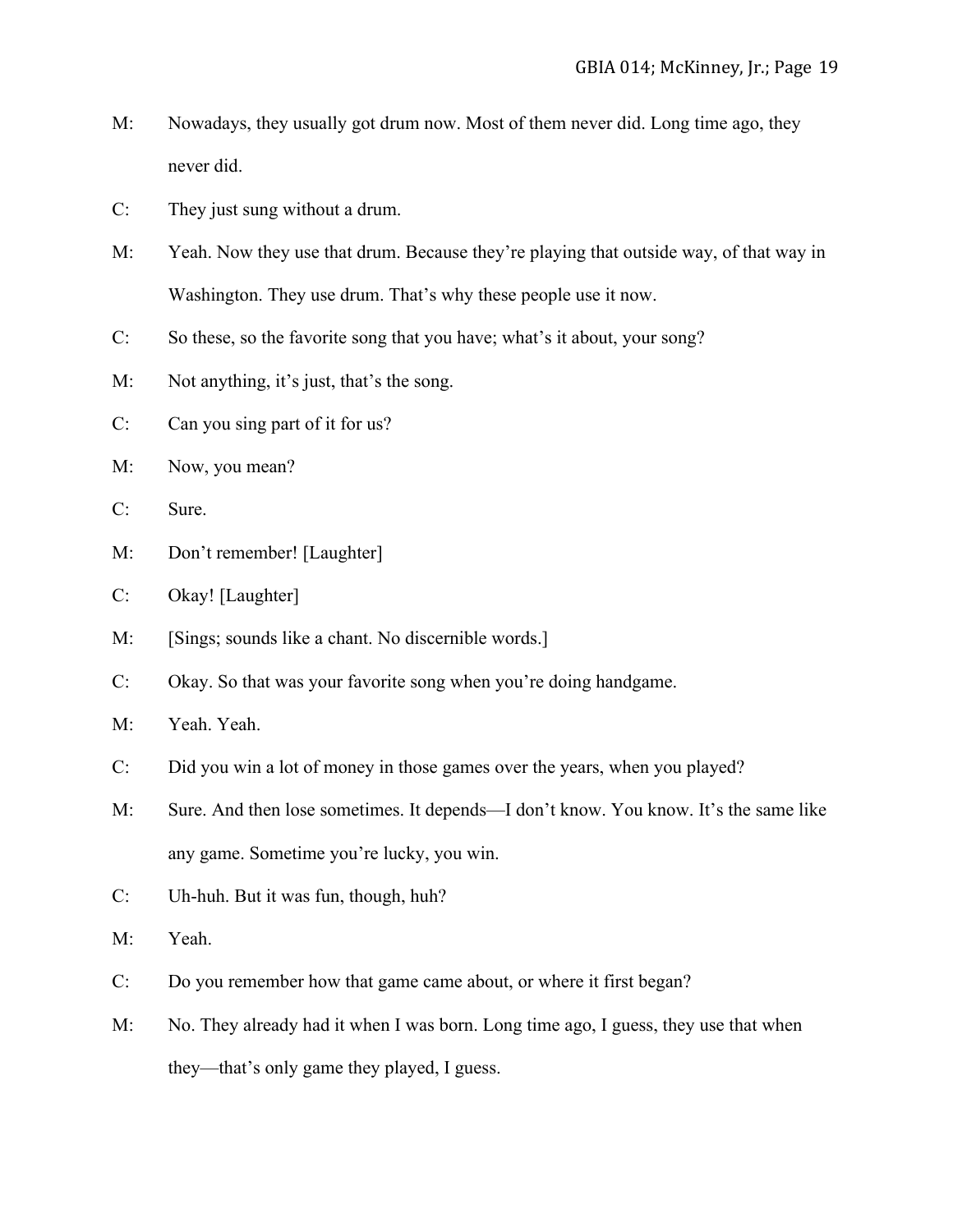- C: When people got together at gatherings?
- M: Yeah.
- C: So what else? Was there any other games besides the handgame?
- M: Card game [\_\_inaudible at 39:15 \_ ].
- C: Card games?
- M: Yeah. I don't know what they use before. Before they used card game.
- C: With the hand game, was it both for men and women, or did they—
- M: When they first started, the ladies one side, ladies on the other side. Just the ladies. Now they don't. They just mix with the womans.
- C: So when it first started, it was just women and men?
- M: Yeah.
- C: Oh. Why was that?
- M: I don't know. Just the ladies against one another. They don't go with mens. That's they way they had it when first I seen. Now us Indians mix with ladies and men.
- C: Were kids allowed to play, or was it just for adults?
- M: Nowadays, they're using kids. Yeah.
- C: But in the old days, it was just for adults?
- M: Yeah.
- C: So when these Fandangos, when people got together, what other kind of activities did they do? Did they dance, and—
- M: Yeah, that's what they doing. Dance, play handgame, any kind of race, I guess, footrace.
- C: How long did they run, or how far was the footraces?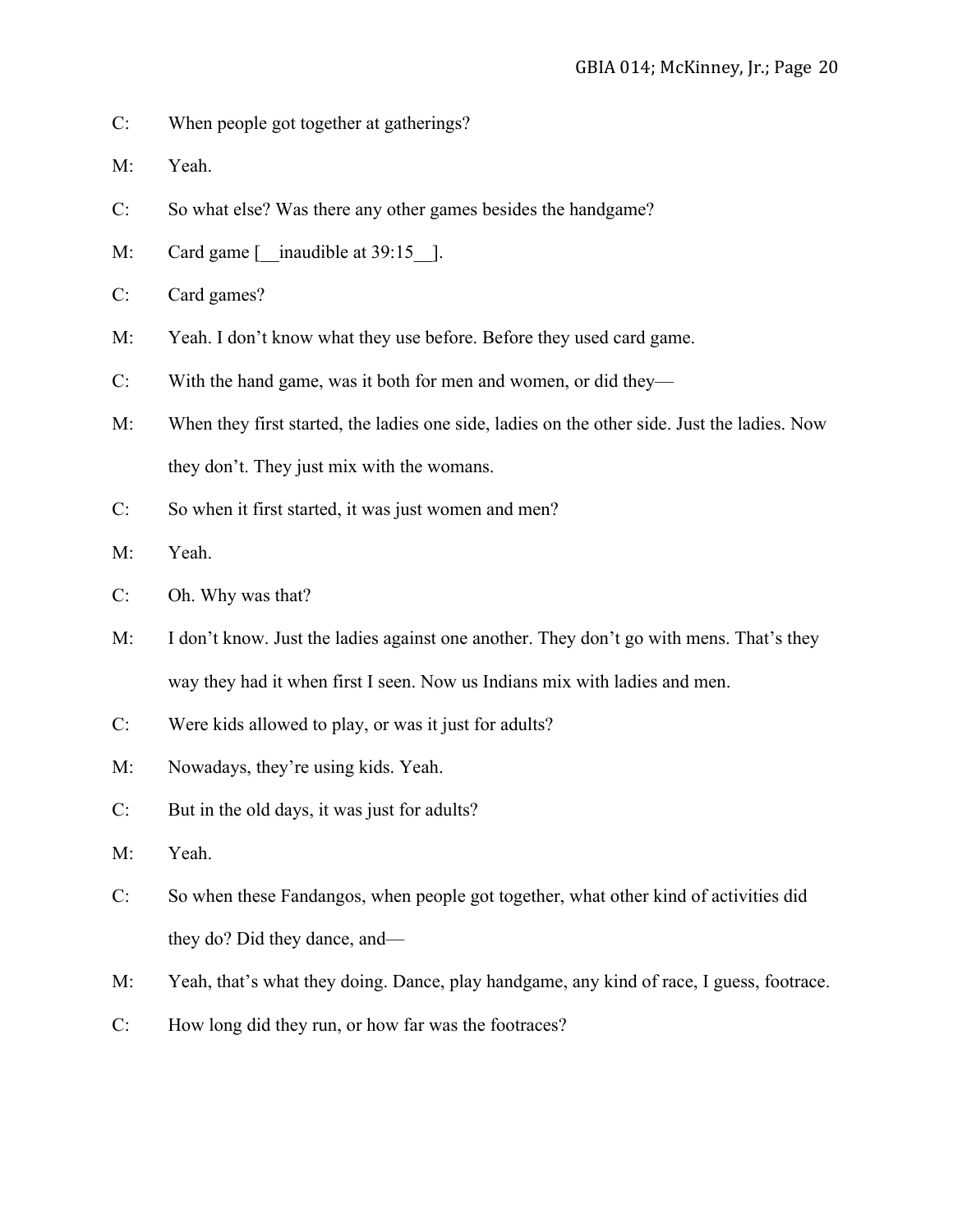- M: Well, some of them were here in Owyhee. There's one man, name Race Harney, he run long ways. Run over there at **Cornwall** [Pass? **41:17**], what they call. He run with a horses, saddle horse. That butte over there? You make one round. Them horsemen, you got make two rounds.
- C: He raced a horse?
- M: Yeah.
- C: His name was Race Harney?
- M: Yeah.
- C: How did he become…?
- M: He was just born that way.
- C: He was a good runner?
- M: Good runner, yeah. Horses [\_\_inaudible at 41:46\_]. My old man was with him, and he told us that always had it galloping fast. Because it gets slowed down, doesn't go fast. That's why there's no fence over there.
- C: So he had a race here in the valley?
- M: Yeah.
- C: Where did they start?

[Phone rings]

- M: They'd start from over there, when they had a Fourth July going over there.
- C: The Fourth July run was over…
- M: Yeah, over there in, uh, where the—what they call *Honopah*.
- C: Oh, over there.
- M: You know that David?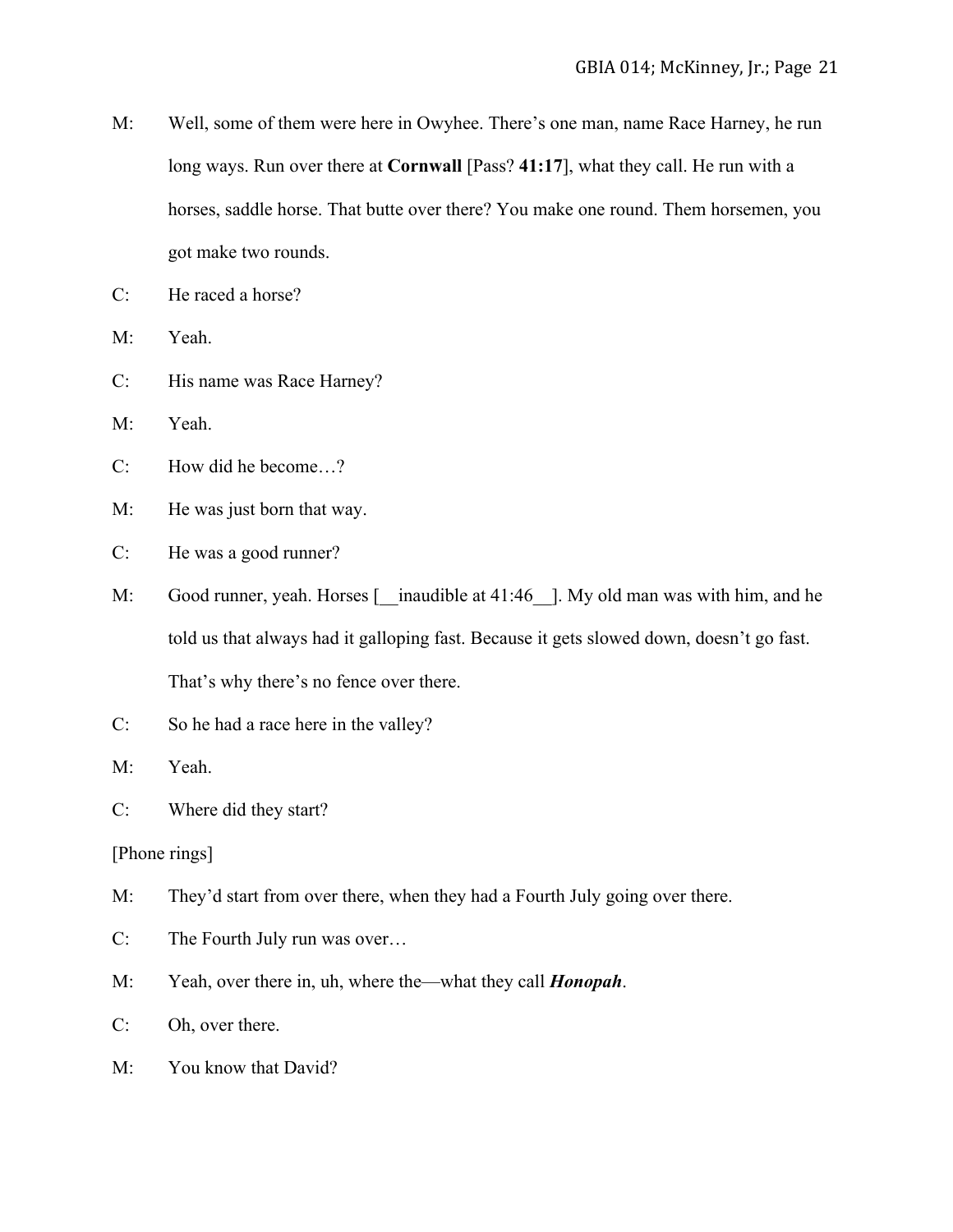- C: By David Premo's house?
- M: Yeah. Right from there, out to that butte.
- C: Is that by Sheep Creek?
- M: Yeah, this side of it.
- C: This side of that.
- M: *Tisi Goei*. [42:33] ["Just a bare mountain," south of Owyhee on the Sheep Creek Road]
- C: *Tisi Goei***,** uh-huh. And so they raced to there and back?
- M: Yeah.
- C: Oh. How many times did they race? Or was that just a one time?
- M: They race on the road. Here, I guess.
- C: So who won that race?
- M: Race Harney was the best runner here.
- C: He beat the horse?
- M: Well, I don't know. He just doggone try to beat 'em, I guess, want to show them what he can do.
- C: So he raced the horse.
- M: Yeah.
- C: Who was the rider? Do you remember who was the rider?
- M: Yeah, my old man was one of them. There was whole bunch of 'em.
- C: Oh, your old man—
- M: My dad was.
- C: Uh-huh. What was his name?
- M: Bill.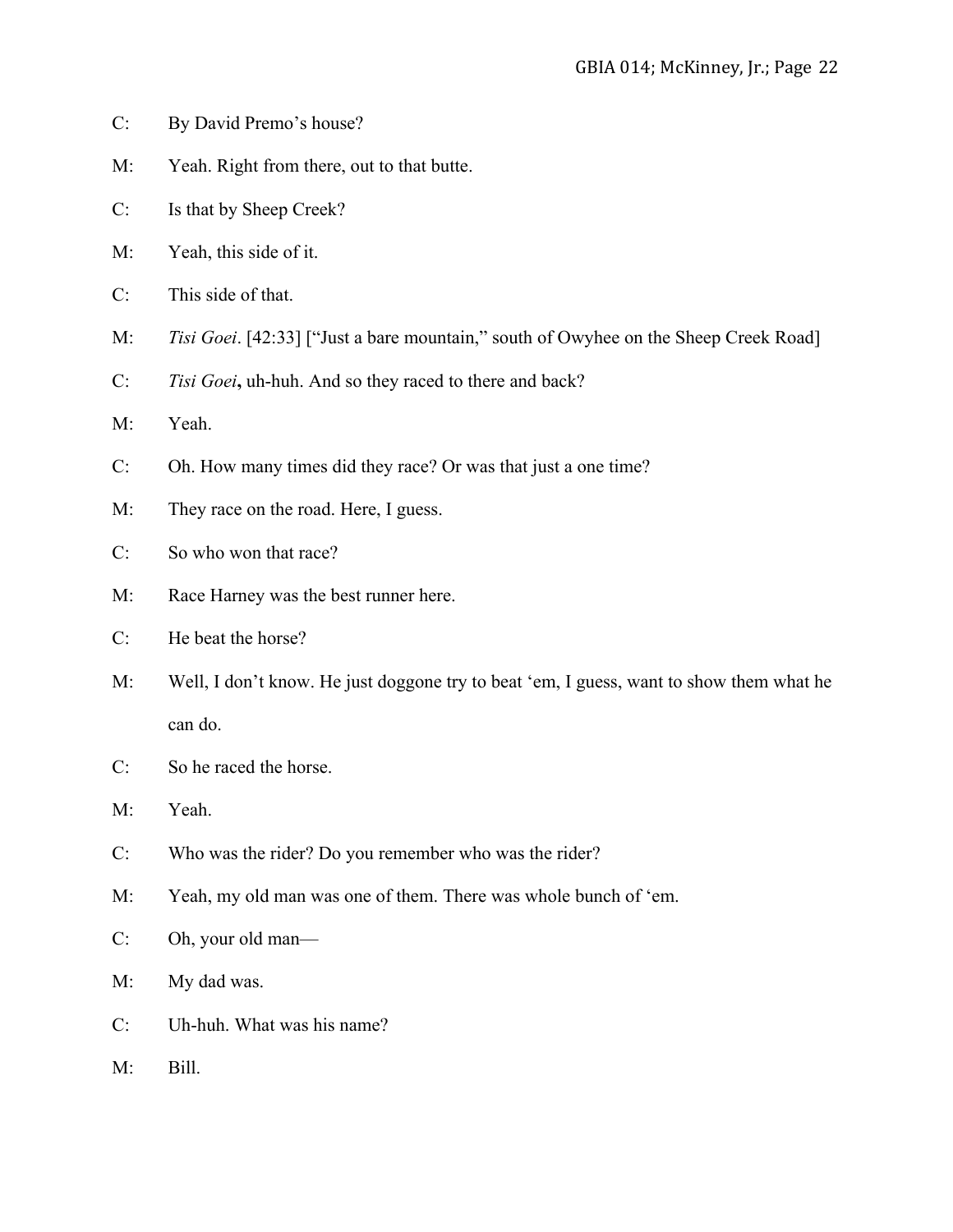- C: Bill McKinney?
- M: Yeah.
- C: Oh. He was riding the horse?
- M: Yeah.
- C: So he raced the horse, huh? This Race Harney?
- M: Yeah, that's what Race was doing.
- C: How old was he?
- M: I guess he was young back then.
- C: Race Harney was young?
- M: Yeah.
- C: How did he get his name Race?
- M: I don't know.
- C: But that's what people called him?
- M: Yep. Race Harney.
- C: Okay, Dave. To finish up on Race Harney, did you know him, or did you meet him? Or what was he like?
- M: Yeah, I met him when he was old.
- C: Oh, when he was really old.
- M: Yeah.
- C: When he was young, in that race against the horse, was there people betting on him, or what was...?
- M: No, I guess it was just run.
- C: It was just—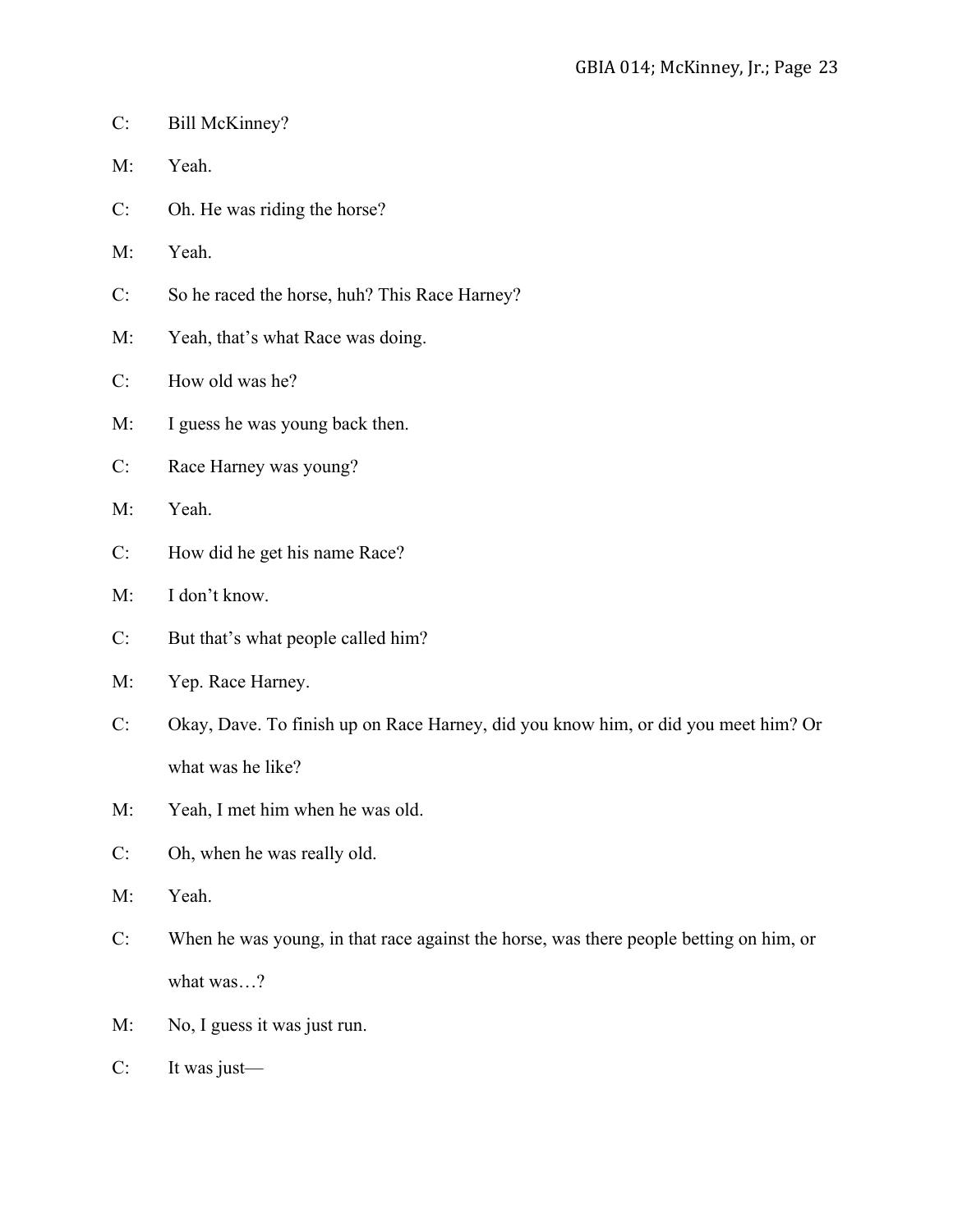- M: Just he want to show them what he can do.
- C: But he was a runner, huh? Did he go to other reservations and race?
- M: I don't know. He did race with one of them over there, one of them Paiutes. They bet money on it.
- C: Oh, they raced for money?
- M: Yeah, bet money. And that man race with him. They started from here, I guess. Where the hospital is. The road was different then. **Went to** race down to the **salvation yard**. They put out money, least that Paiute put out money. Shoshone. They run race. Then Race hadn't beat him.  $\lceil \frac{1}{2} \cdot \frac{1}{2} \rceil$  Before he get down through the base, to the **salvation**, he said he hurt his leg. And he sat down, halfway over there. Then the people know he don't win. They just, they **lost** money.
- C: Who was it he raced? Do you remember?
- M: They called him, *Washikanpiku* [**45:54**]. That's his Indian name. I guess he was runner, too.
- C: How far was that? How many miles, would you say?
- M: I don't know how many miles from here to that. About a mile. More than a mile, I guess.
- C: Yeah. About four miles.
- M: Yeah. And he says he hurt his leg. His leg here.
- C: Who said that?
- M: That guy.
- C: Oh, the Paiute guy?
- M: Yeah. That's what I heard. But I never did see it.
- C: Oh. So, but Race was a good runner, then.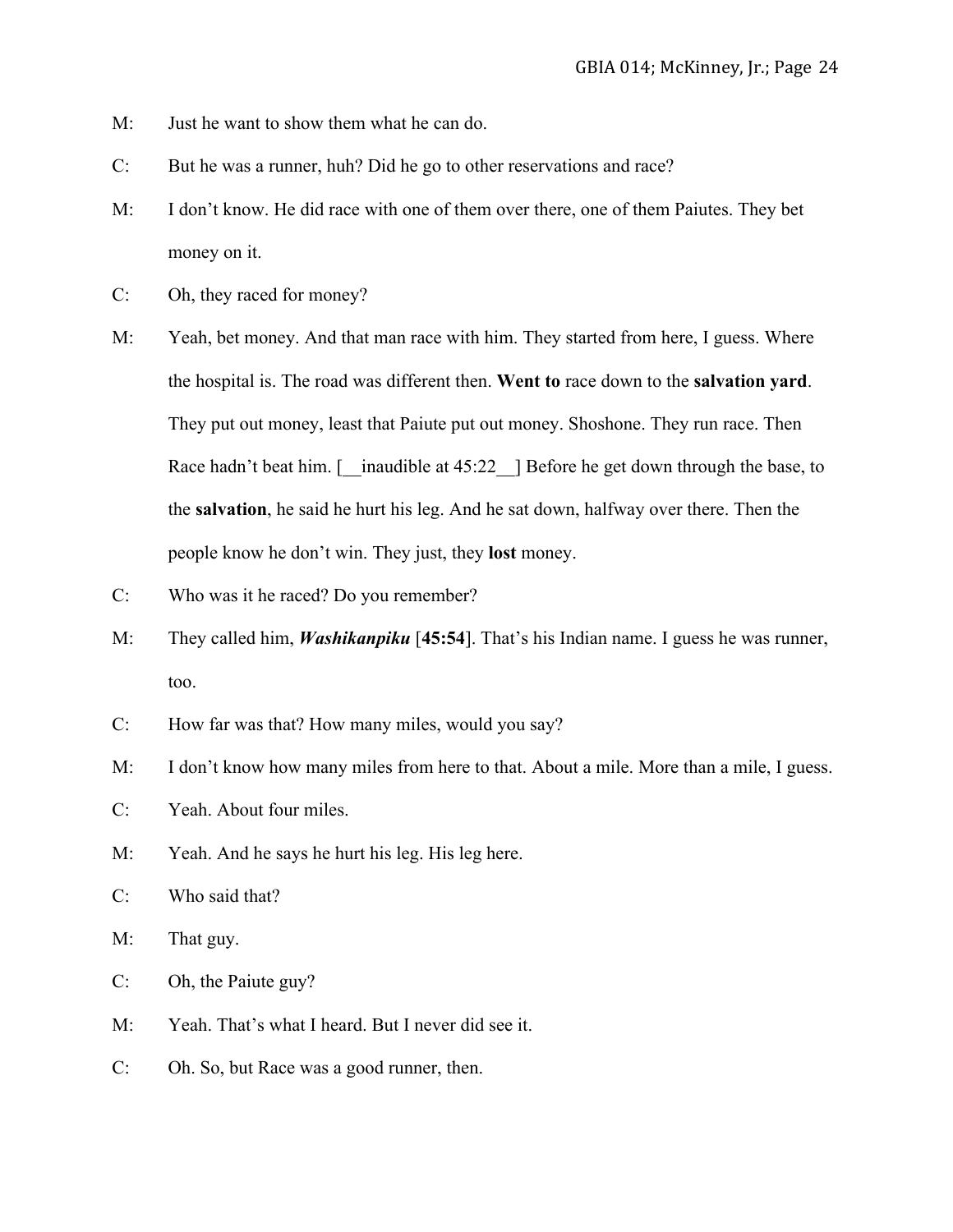- M: Yeah.
- C: What are some of the other things you did in your life?
- M: Yeah, I worked for a **Bureau's** first. When they come here. Cutting brush, when Tom Premo was my boss. Canal over there. Cutting willows over there, for two and a half **a day**. Then I work for road department here. Drive a truck first. First time, I was helping surveyors. Rod, and them chains.
- C: Was that with the BIA, or who was that with?
- M: Yeah. Then, later on, I catch on and grader, run grader, blade this road here. That was a dirt road, all this. That's what I do.
- C: How did you learn how to run the grader?
- M: Well, **on the cement** grader. See, and even the BIA doesn't let you run it, try it.
- C: Oh. So you learned on your own.
- M: [Laughter] Yeah. **I just try on my own**. Let you work that. And work on that dam, too. I don't know what year.
- C: The Wild Horse Dam?
- M: Yeah.
- C: Were you a grader operator then, or…
- M: No, with a pick and shovel. They shoot 'em with a dynamite. You got a **shovel** with a short handle, round **handle**. But they didn't fit over there, they got [ \_\_inaudible at 48:38 I. Boss watching you whole time. Sixty-two and a half cents an hour, that's what he give you over there.
- C: That was hard work, huh?
- M: Yeah. Then I work on this diversion dam, too. That was hard work, too. Nine hours.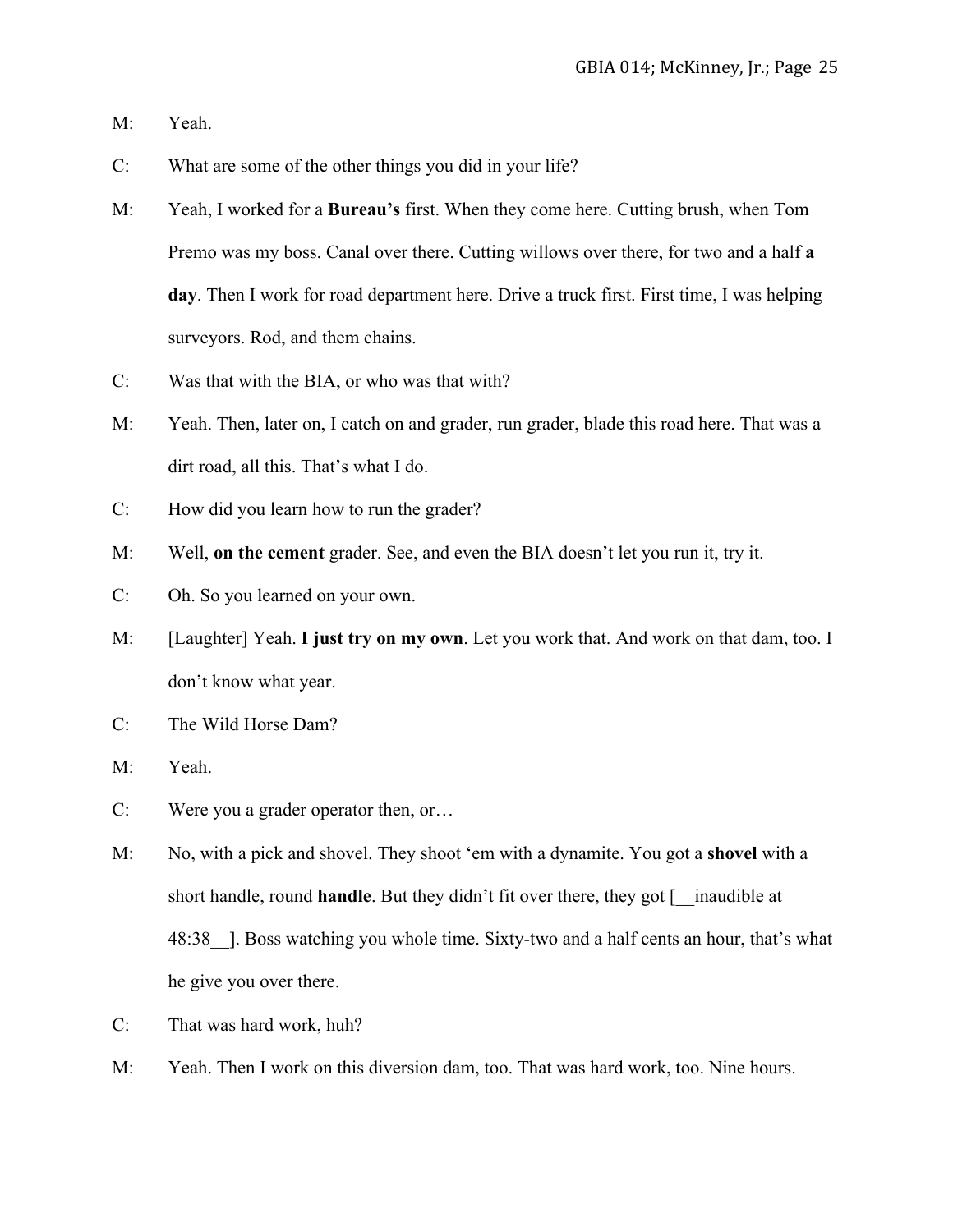C: A day?

- M: Yeah. Run the wheelbarrow. Going with big rocks about that large. And down **the engine with that mixer**. Yeah, that was hard work.
- C: So you hand-mixed the cement?
- M: No, with machine. Big one. Different sizes. Have four different size, I think. I don't know where they put it. Small ones. Sand. Yeah, that was hard.
- C: How many of you worked on that? Was there other people that you know of? Your brothers, or…? Family, or…?
- M: Yeah, me and my dad, and… **Allie Gilbert**. **Jimmy Leach**, **Junior**. We're the one that finished that one. Other of 'em couldn't stand it, they quit. **Shelly** tried to get on there, he went only half a day. He come home time for dinner. Never go back.
- C: So it was hard work.
- M: Yeah, that is. He told me his hands hurt. Yeah, that, it was hard work.
- C: Oh. So when did you get into ranching? Did you start your ranching business?
- M: Yeah, I was still working **then, over here at road**. Trying to run my cattle, make the loan. Couldn't make it. The cattle price was way low!
- C: How many cattle did you run?
- M: Well, we started out with about sixty head. Cattle price went way down then. Couldn't make your loan, you had to pay it. They finally settled me. Sell me out.
- C: Sell your cows out.
- M: Yeah. When I get home, try and tell me. **Raymond Thacker?** He got money, he say, "I know how it is when one man trying to run ranch." He says, "I help you." I told him, "Oh, I give up." So I quit. Sell all my cattle.